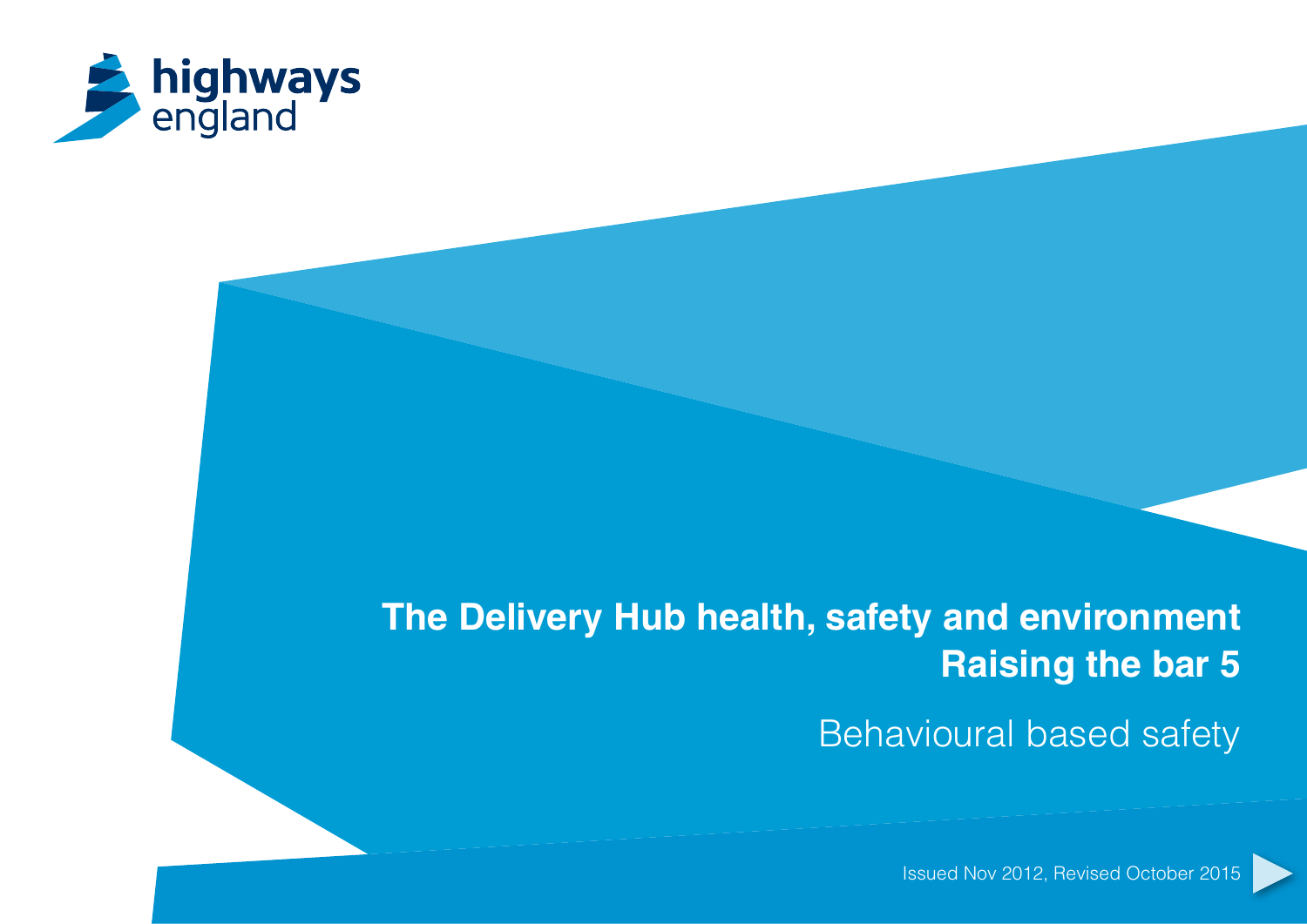## **Contents**

| Behavioural based safety                                                       | Page 3  |
|--------------------------------------------------------------------------------|---------|
| Minimum requirement and desirable tools                                        | Page 4  |
| Measure performance                                                            | Page 10 |
| Review                                                                         | Page 10 |
| Appendix 1 - Supervisor assessment agenda                                      | Page 11 |
| Appendix 2 – Behavioural based safety champion                                 | Page 12 |
| Appendix 3 - Personal commitment                                               | Page 13 |
| Appendix 4 – Example of incentive scheme                                       | Page 14 |
| Appendix 5 – Senior management commitment tours                                | Page 15 |
| Appendix 6 - Behavioural based safety bus                                      | Page16  |
| Appendix 7 - Implementation plan                                               | Page 17 |
| Appendix 8 - Training                                                          | Page 18 |
| Appendix 9 - My space - public view                                            | Page 19 |
| Appendix 10 - Example questions that could be included in an engagement survey | Page 20 |
| << Contents<br>Email: SmartMotorways@highwaysengland.co.uk                     |         |

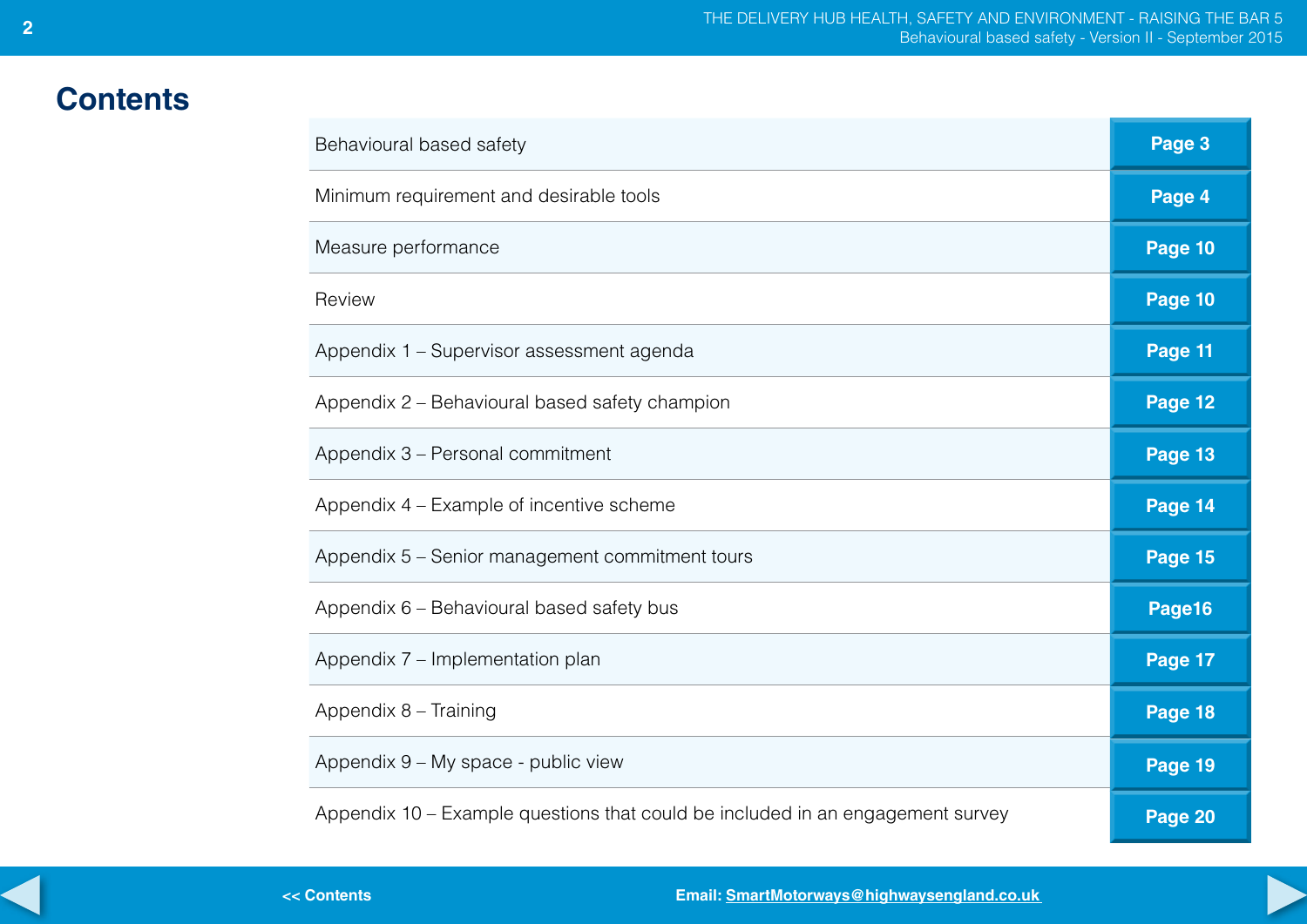## **Behavioural based safety**

## **Objective**

This document summarises best practice collected from Highways England delivery partners and aligns this best practice to Highways England behavioural based safety standard; [http://www.highways.gov.uk/publications/construction-and](http://www.highways.gov.uk/publications/construction-and-maintenance-strategy-behavioural-safety-and-occupational-health-standards)[maintenance-strategy-behavioural-safety-and-occupational-health-standards](http://www.highways.gov.uk/publications/construction-and-maintenance-strategy-behavioural-safety-and-occupational-health-standards). This raising the bar guidance document compliments the standard as is an expectation on all Highways England sites.

### **Background**

#### **What is behavioural based safety?**

Behavioural based safety is a systematic improvement intervention based on observing what people actually do, collecting the data, and actively engaging with the workforce to provide feedback in order to target unsafe behaviours and develop a truly safe culture. Behavioural based safety encourages people to be safe because they want to be, not because they are told to be so needs buy in at all levels.

*"Safety culture is how an organisation behaves when nobody is watching*'' American institute of chemical engineers."

#### **Why behavioural based safety?**

Highways England is committed to providing a safe and healthy working environment which ensures the wellbeing of all its people is maintained or enhanced during their time on its projects. Highways England will achieve this by focusing on the following three areas:

**Compliance** – achieved through robust systems and procedures with review processes to ensure legislative, client, contractor and task requirements are met. **Competence** – achieved by ensuring that competent contractors are appointed who in turn employ a competent workforce.

**Culture** – enhanced through a behavioural based safety programme.

It is important to understand that behavioural based safety is:

- Applicable to everyone in all work locations.
- About keeping it simple and modifying what you are currently doing, not about introducing lots of new initiatives on a project.
- $\blacksquare$  As much about taking things away as it is about adding something new.
- About making decisions based on data and addressing the real issues.
- About engagement with everyone in the team from director through to workforce, including the supply chain and skilfully persuading the workforce you mean what you say.
- Timely and appropriate consequences (good, bad or indifferent).

Behavioural based safety will not change things or improve performance overnight; it takes time and more importantly leadership to make it work.

There are 12 elements to Highways England's behavioural safety standard, the following table details minimum requirement elements and optional tools on how to achieve the standard. The exact tools used will vary to meet individual site needs; this approach should be detailed in the site specific implementation plan.

continued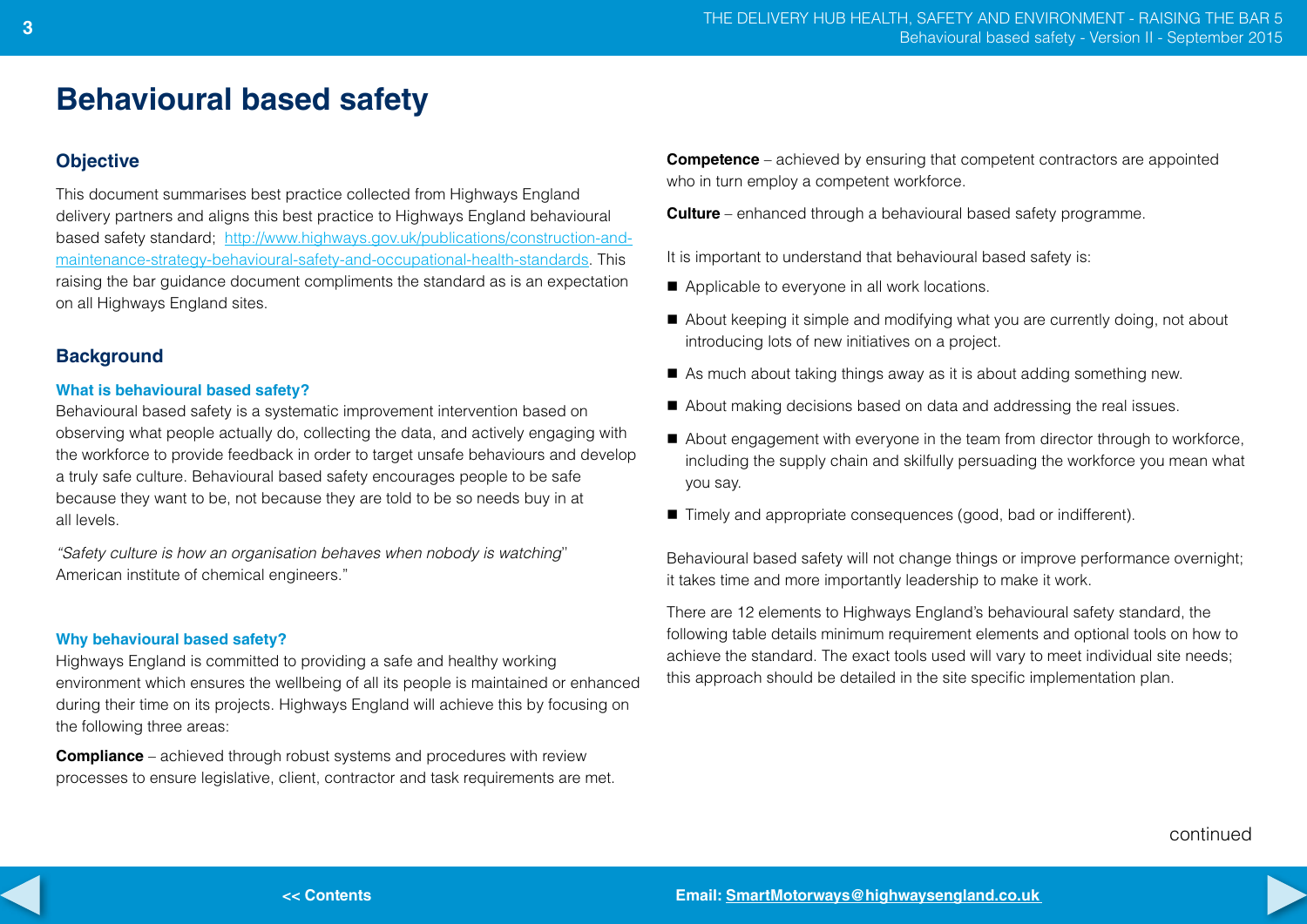# **Minimum requirement and desirable tools**

| <b>Highways England standard</b> | <b>Minimum requirement</b>                                                                                                                                                                                                                                                                   | <b>Desirable</b>                                                                                                                                                                             |
|----------------------------------|----------------------------------------------------------------------------------------------------------------------------------------------------------------------------------------------------------------------------------------------------------------------------------------------|----------------------------------------------------------------------------------------------------------------------------------------------------------------------------------------------|
|                                  | Inductions will be opened by a senior member of the project team,<br>including Highways England management, as well as PC,<br>suppliers, designers etc, who will reinforce the safety message that<br>everyone is a safety leader.                                                           | Include images around the room or a slide at the beginning of the<br>site induction with photos of the site leadership team so they can all<br>be recognised.                                |
|                                  | All supervisors appointed will undergo an assessment for the role.<br>An example of a supervisor assessment is included in Appendix 1.                                                                                                                                                       | Prior to their appointment supervisors will be given a one to one by<br>the project lead to ensure the supervisor fully understands the role<br>and the expectation to drive team standards. |
|                                  | Every project will appoint a behavioural based safety champion<br>who'll co-ordinate the initiatives. An example appointment letter<br>defining the role is included in Appendix 2.                                                                                                          |                                                                                                                                                                                              |
|                                  | Highways England personal commitment cards will be given out at<br>induction and promoted on all sites.                                                                                                                                                                                      | Individual personal commitments - leadership photos and<br>commitments or workforce signature/commitment wall.<br>(Appendix 3).                                                              |
| <b>Commitment and leadership</b> | Resources will be made available for behavioural based safety<br>training for all personnel (including supply chain). Suggested<br>training contents (Appendix 8).                                                                                                                           |                                                                                                                                                                                              |
|                                  | Senior management commitment to site tours/attend site workforce<br>forums/briefings. Suggested question prompts (Appendix 5).                                                                                                                                                               | Specific training to be provided for senior management to ensure<br>they have the skills and knowledge to carry out tours/inspections<br>and promote support at forums.                      |
|                                  | A full root cause which includes human factors is to be<br>implemented in incident analysis. Senior management to be<br>involved or ensure sufficient resources is given to the personnel<br>completing the analysis. For more details please see raising the bar<br>lean health and safety. |                                                                                                                                                                                              |
|                                  | Senior management and Highways England management to<br>regularly visit operations / break times as generally they are only<br>seen in an audits / ilnspecting capacity. Visibility from management<br>out on site will make them more approachable and create a greater<br>open culture.    |                                                                                                                                                                                              |

continued

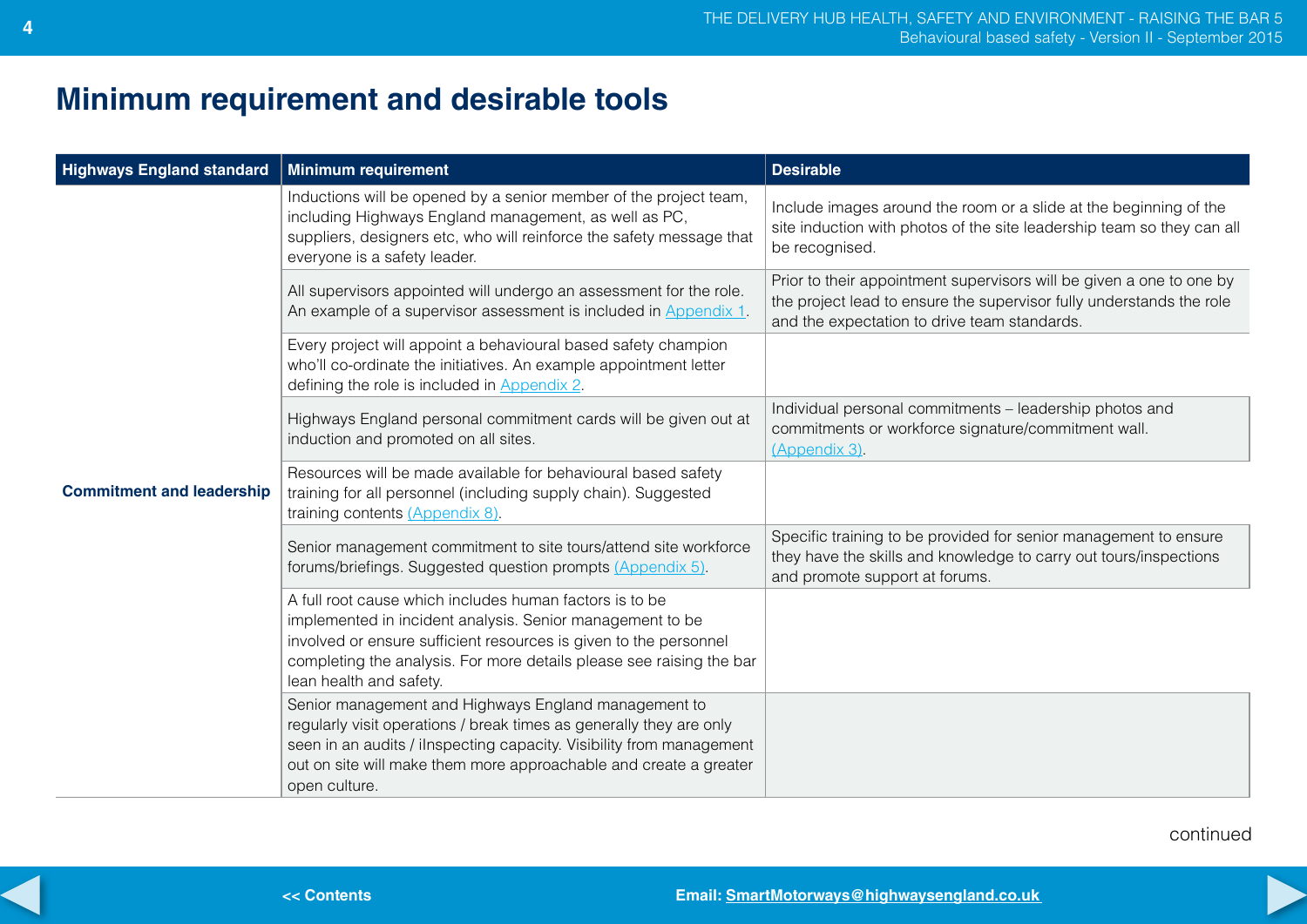| <b>Highways England standard</b>              | <b>Minimum requirement</b>                                                                                                                                                                                                                                                                                                                                                                                                                                   | <b>Desirable</b>                                                                                                                                                                                                                                                                                                                                                                                                                             |
|-----------------------------------------------|--------------------------------------------------------------------------------------------------------------------------------------------------------------------------------------------------------------------------------------------------------------------------------------------------------------------------------------------------------------------------------------------------------------------------------------------------------------|----------------------------------------------------------------------------------------------------------------------------------------------------------------------------------------------------------------------------------------------------------------------------------------------------------------------------------------------------------------------------------------------------------------------------------------------|
| <b>Worker engagement</b>                      | All sites will have monthly workforce SHE meetings to engage with<br>the workforce, gain feedback on their perspective of site activities<br>and identify behaviours that need improving.<br>Try to make the induction as interactive as possible to engage at<br>the outset.<br>Separate meetings held for senior management, managers and<br>supervisors/foremen away from workforce meeting to ensure that<br>workforce feel comfortable speaking up/out. | Vary the content encouraging the workforce to identify areas for<br>improvement and as a group suggest solutions.<br>Meetings to be chaired by different members of the meeting so that<br>same person is not always chairing meeting therefore empowering<br>and encouraging workforce to engage with all levels of<br>management.<br>Names on helmets aid engagement on first name terms<br>encouraging two way dialogue during briefings. |
|                                               | Positive intervention/near miss reporting will be encouraged.<br>Near miss trends to be recorded and action plan put into place to<br>ensure that tracked trends are being addressed.<br>Include this information in monthly SHE meetings and encourage<br>workforce to put forward their ideas to rectify trends.                                                                                                                                           | At key milestones in the project the behavioural message can be re-<br>inforced through the use of external providers (such as. AKT drama<br>productions, Dramatrain or Dramanon - other providers available)<br>who can run sessions on a variety of topics including near miss<br>reporting. In house safety training with own site staff, Safety stand<br>down days. Internet searches will provide contact details.                      |
|                                               | Incentive schemes will be used to positively reinforce good<br>behaviour - reporting of incidents/ good inspection scores/ etc.<br>(One option Appendix 4).<br>Small freebie items given to personnel showing extra efforts or<br>going over and above when it comes to health and safety.                                                                                                                                                                   | Vary initiatives to keep them fresh.<br>An example of good practice is for senior managers to thank<br>selected individuals who report near miss.<br>Charity donations.                                                                                                                                                                                                                                                                      |
|                                               | Operatives to be consulted on causes of accidents/near miss<br>events and suggest actions to prevent recurrence.                                                                                                                                                                                                                                                                                                                                             | Consider the use of a engagement / training behaviour based<br>safety bus which will take the training to the coal face (Appendix 6).                                                                                                                                                                                                                                                                                                        |
| <b>Prioritisation of health</b><br>and safety | Health and safety will be the first agenda item at all meetings.                                                                                                                                                                                                                                                                                                                                                                                             | Hold a 2 minute safety thought at the start of non-safety meetings;<br>helping to reinforce this is the top priority before proceeding to<br>discuss the main agenda of the meeting.                                                                                                                                                                                                                                                         |
|                                               | Directors will attend a close out meeting for all reportable incidents<br>and high potential near misses.                                                                                                                                                                                                                                                                                                                                                    | Project director to personally meet all persons injured on site to get<br>first had view of what happened, extent of injuries and how it could<br>have been prevented.                                                                                                                                                                                                                                                                       |
|                                               | All those in safety critical roles will be on a rolling health<br>surveillance programme.<br>As best practice all safety critical personnel to have a medical<br>before starting work and all others on site to have access to<br>occupational health advice.<br>Promote wellbeing initiatives and information to promote healthier<br>lifestyles.                                                                                                           | Offer health surveillance to everyone on the project.                                                                                                                                                                                                                                                                                                                                                                                        |
|                                               | Refusal to work policy to be implemented.<br>Whistle blowing policy to be implemented.                                                                                                                                                                                                                                                                                                                                                                       | Policy or project requirement detailing that if anyone is not satisfied<br>with the safety of their working environment they will be supported<br>to stop work and discuss with appropriate supervisor/manager.<br>This policy can be included in inductions and displayed in welfare.<br>Include information and support from behavioural support team and<br>include it in the planning and organisation and maintenance plan?             |

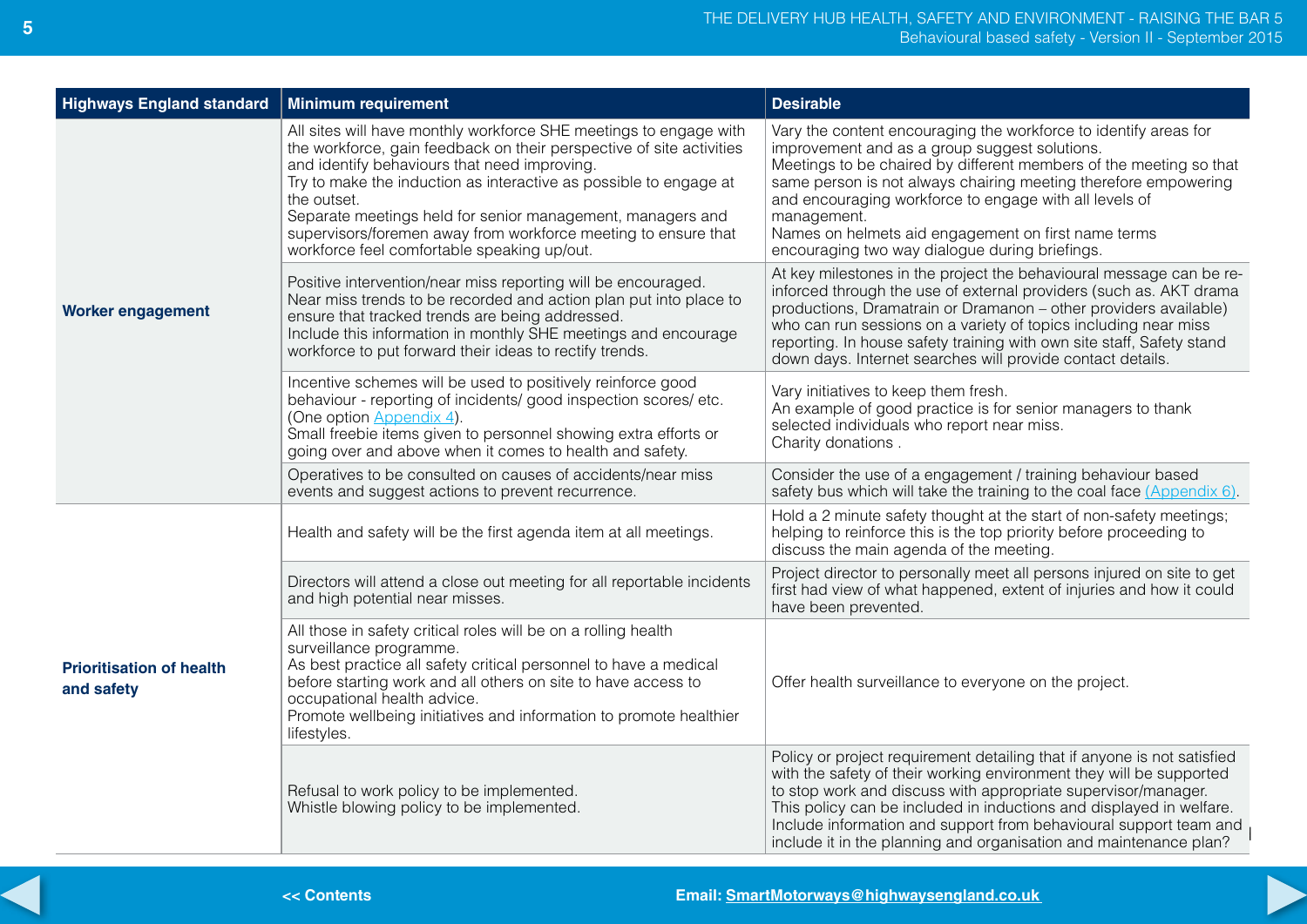| <b>Highways England standard</b>              | <b>Minimum requirement</b>                                                                                                                                                                                                        | <b>Desirable</b>                                                                                                                                            |
|-----------------------------------------------|-----------------------------------------------------------------------------------------------------------------------------------------------------------------------------------------------------------------------------------|-------------------------------------------------------------------------------------------------------------------------------------------------------------|
| <b>Prioritisation of health</b><br>and safety | Everyone should be reminded that they are empowered to stop<br>work in situations they perceive unsafe without fear of recrimination.<br>Use imagery that focuses on the human element of the<br>consequence of wrong behaviours. | My dad works<br>on this site<br>Please<br><b>Drive</b><br>Carefully<br>"It's easier to<br>pped a job,<br>explain to a family<br>why you didn't              |
|                                               | Each project will have a behavioural based safety implementation<br>and maintenance plan. A brief description and a suggested list of<br>contents for an implementation plan are included in Appendix 7.                          |                                                                                                                                                             |
| <b>Planning and organising</b>                | Planning for safety will be at the forefront of design review meetings.                                                                                                                                                           |                                                                                                                                                             |
|                                               | Visual standards will be displayed to set the expectation before<br>work starts. Refer to raising the bar communication of risk.                                                                                                  | Information included in monthly reports (charts / graphs) to be<br>displayed so that all of the workforce can see the information not<br>just office staff. |

continued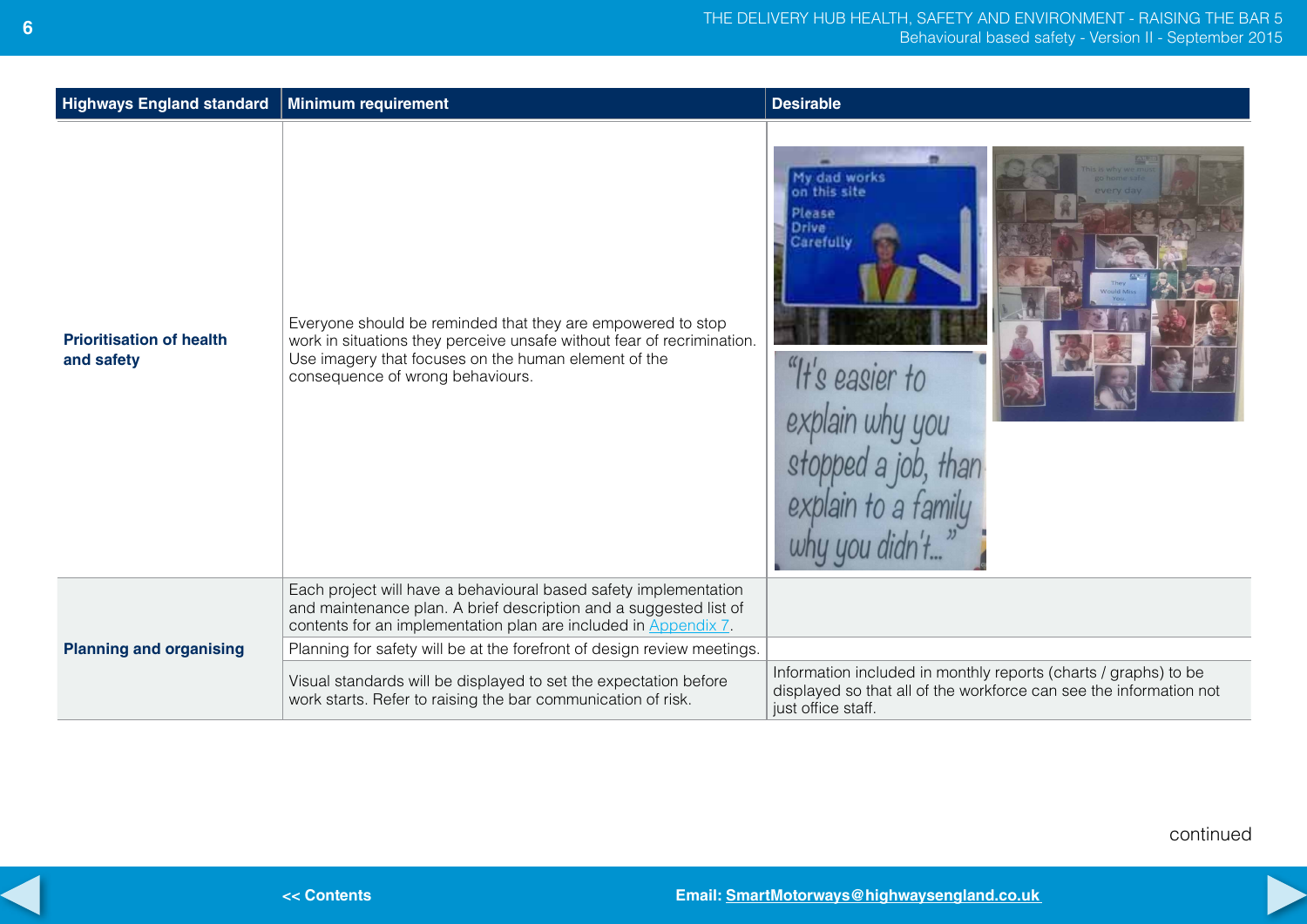| <b>Highways England standard</b> | <b>Minimum requirement</b>                                                                                                                                                                                                                                                                                    | <b>Desirable</b>                                                                                                                                                                                                                                                                                                    |
|----------------------------------|---------------------------------------------------------------------------------------------------------------------------------------------------------------------------------------------------------------------------------------------------------------------------------------------------------------|---------------------------------------------------------------------------------------------------------------------------------------------------------------------------------------------------------------------------------------------------------------------------------------------------------------------|
|                                  | My space ownership of areas will be implemented.                                                                                                                                                                                                                                                              | Example my space plan (Appendix 9).                                                                                                                                                                                                                                                                                 |
| <b>Measurement</b>               | A consistent scorecard with leading and lagging indicators will be<br>fed back to workforce and management team.                                                                                                                                                                                              | Suggested contents of the score card includes both lagging<br>indicators (AFR, SWAFR) and leading indicators (audit scores,<br>positive interventions), the exact format is open to the delivery<br>partner as there can be company specific requirements.                                                          |
|                                  | Client Inspections will engage with the workforce and consider the<br>impression/culture that is presented on the site (such as Highways<br>England project manager site safety tours).                                                                                                                       |                                                                                                                                                                                                                                                                                                                     |
|                                  | Leadership is to be regularly monitored through engagement /<br>safety climate surveys (see example questions Appendix 10).                                                                                                                                                                                   | Publish results of the surveys and what the business will do about it.<br>Ensure information is available to all personnel at all levels.                                                                                                                                                                           |
|                                  | A behavioural target to be on every direct staff members<br>performance review (what you will do to improve safety).                                                                                                                                                                                          | Include members of SHE meeting team and supply chain and ask<br>what their commitments are?                                                                                                                                                                                                                         |
| <b>Organisational learning</b>   | A stand down will be led by senior management (at least<br>quarterly), including Highways England project manager to share<br>best practice, share root cause lessons learnt from incidents and<br>provide a question and answer opportunity with workforce.                                                  | Duration will be subject to the site, as a guide half an hour for a<br>Project with workforce of 200.                                                                                                                                                                                                               |
|                                  | Introduce joint inspections which include Highways England<br>management as this encourages cross organisational learning<br>through team effort / collaboration.                                                                                                                                             |                                                                                                                                                                                                                                                                                                                     |
|                                  | Training in leadership skills is provided to senior management,<br>supervisors and key staff.<br>Leaders frequently review their performance and look for ways to<br>improve their leadership skills.<br>Leaders take responsibility for failings and ensure that lessons<br>learned are openly communicated. |                                                                                                                                                                                                                                                                                                                     |
|                                  | Raising the bar documents are embedded on the contract and<br>evidence through the Highways England independent inspection                                                                                                                                                                                    | Regular input into the development and review of raising the bar<br>documents                                                                                                                                                                                                                                       |
| <b>Knowledge</b>                 | Before work starts every shift will have a briefing and the<br>opportunity to feedback.                                                                                                                                                                                                                       | Names on helmets aid engagement on first name terms<br>encouraging two way dialogue during briefings.<br>Senior management to attend pre-start shift briefing to reinforce<br>their support.<br>At the end of every shift have a debriefing and get feedback from<br>the workers on what went well and what didn't. |
|                                  | A broad mix of persuasive risk communication methods are<br>implemented on site and are tailored to specific sites/job/task is<br>employed. Refer to raising the bar communication of risk.                                                                                                                   | The workforce will be involved in the production and revision of<br>method statements/risk assessments and associated procedures.<br>Also carry out on site discussions on improvements/developing<br>RAMS and working methods.                                                                                     |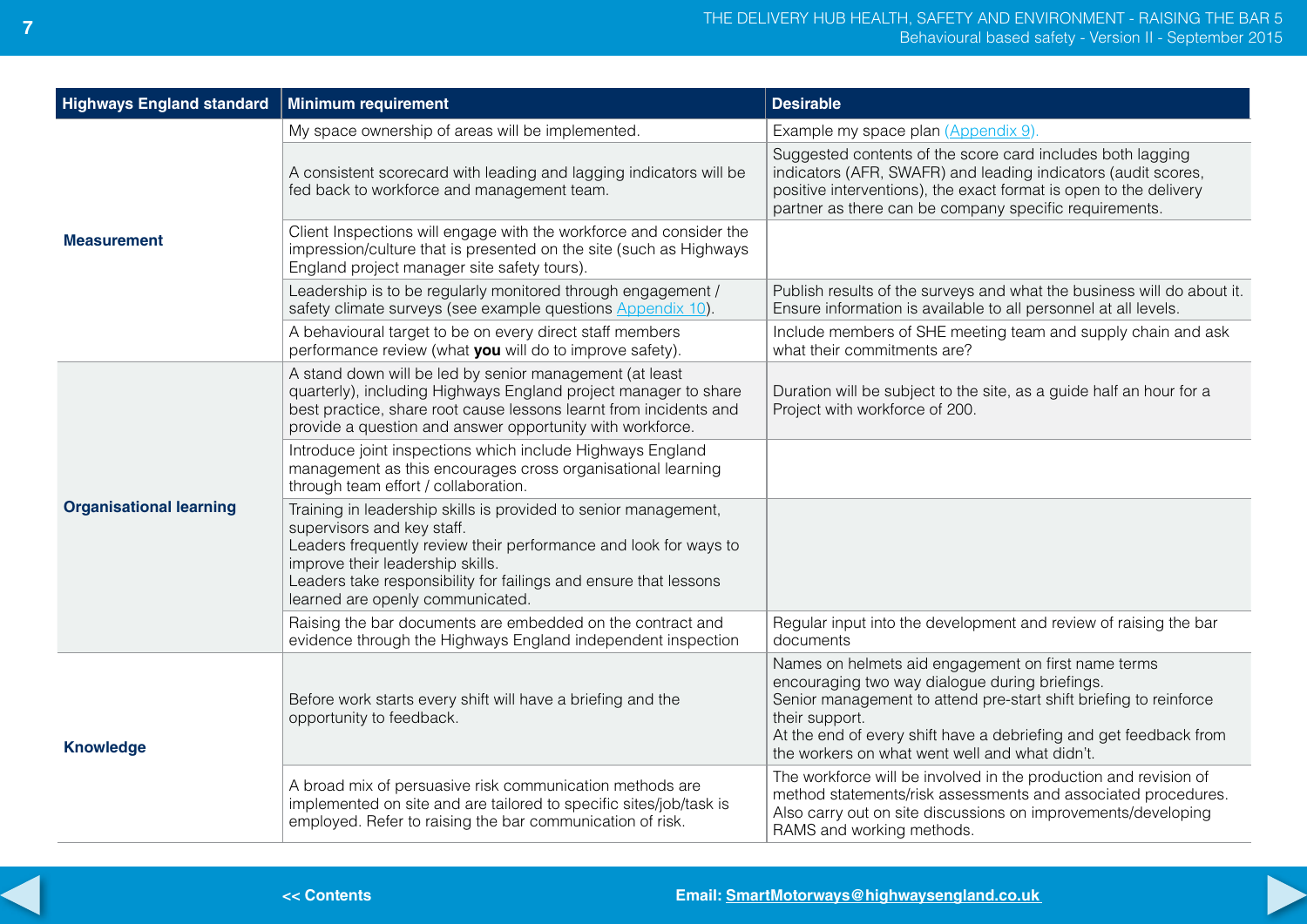| <b>Highways England standard</b> | <b>Minimum requirement</b>                                                                                                                                                                                                                                                                                                                                                                                                                                                                                                                                                                                                                           | <b>Desirable</b>                                                                                                                                                                                                                                                                                                                                                             |
|----------------------------------|------------------------------------------------------------------------------------------------------------------------------------------------------------------------------------------------------------------------------------------------------------------------------------------------------------------------------------------------------------------------------------------------------------------------------------------------------------------------------------------------------------------------------------------------------------------------------------------------------------------------------------------------------|------------------------------------------------------------------------------------------------------------------------------------------------------------------------------------------------------------------------------------------------------------------------------------------------------------------------------------------------------------------------------|
|                                  | Positive intervention/feedback cards will be available to all.                                                                                                                                                                                                                                                                                                                                                                                                                                                                                                                                                                                       |                                                                                                                                                                                                                                                                                                                                                                              |
|                                  | Feedback boards (such as you said, we did) will be displayed on<br>all sites.                                                                                                                                                                                                                                                                                                                                                                                                                                                                                                                                                                        |                                                                                                                                                                                                                                                                                                                                                                              |
| <b>Communication</b>             | Positive intervention/near miss feedback will be provided at daily<br>briefings. Positive consequences of safe behaviour are<br>communicated.                                                                                                                                                                                                                                                                                                                                                                                                                                                                                                        |                                                                                                                                                                                                                                                                                                                                                                              |
|                                  | Workforce representatives (VOICE/SAG/committee) will be<br>identifiable so everyone on site knows who their contact is.                                                                                                                                                                                                                                                                                                                                                                                                                                                                                                                              |                                                                                                                                                                                                                                                                                                                                                                              |
|                                  | Information recoded and published in monthly progress report<br>should be available to workforce as well and discussed at daily<br>briefings and safety meetings.                                                                                                                                                                                                                                                                                                                                                                                                                                                                                    | Regularly change the representatives to ensure that everyone has a<br>voice or an opportunity.                                                                                                                                                                                                                                                                               |
| <b>Skill and training</b>        | Training and competency matrix to be established on the project<br>which is regularly assessed and any gaps and areas for further<br>training and development are identified.                                                                                                                                                                                                                                                                                                                                                                                                                                                                        |                                                                                                                                                                                                                                                                                                                                                                              |
|                                  | Roles and responsibility matrix to be established on site and<br>training matrix for key competencies will include behavioural based<br>safety.                                                                                                                                                                                                                                                                                                                                                                                                                                                                                                      | The site will be a registered as a national skills academy.                                                                                                                                                                                                                                                                                                                  |
|                                  | In house operational trainers (engineers/foremen/management/<br>auditors) will receive training so they can deliver the behavioural<br>based safety message to the site.                                                                                                                                                                                                                                                                                                                                                                                                                                                                             |                                                                                                                                                                                                                                                                                                                                                                              |
|                                  | All planning to be on the project for over 30 days at front line<br>supervisor level and above will have accredited behavioural based<br>safety training. All those below front line supervisor level for over 30<br>days will have an overview training and follow up toolbox talks. All<br>will have brief introduction as part of general induction.<br>Training should be interactive and cover:<br>People factors<br>Behaviour - violations or errors<br><b>Mistakes</b><br>Stages of consciousness<br>Environment factors<br>What you say and do<br>Behaviour<br>Behaviour or label<br>Pinpointing behaviour<br>Consequences<br>Changing habit | Use technology such as touchpads or remote control feedback<br>response cards to get immediate feedback on whether the<br>audience have understood the topics covered or if some areas<br>need revisiting.<br>Task supervisors with completing behavioural improvement plans to<br>then use as case studies to show practical application and results<br>within the project. |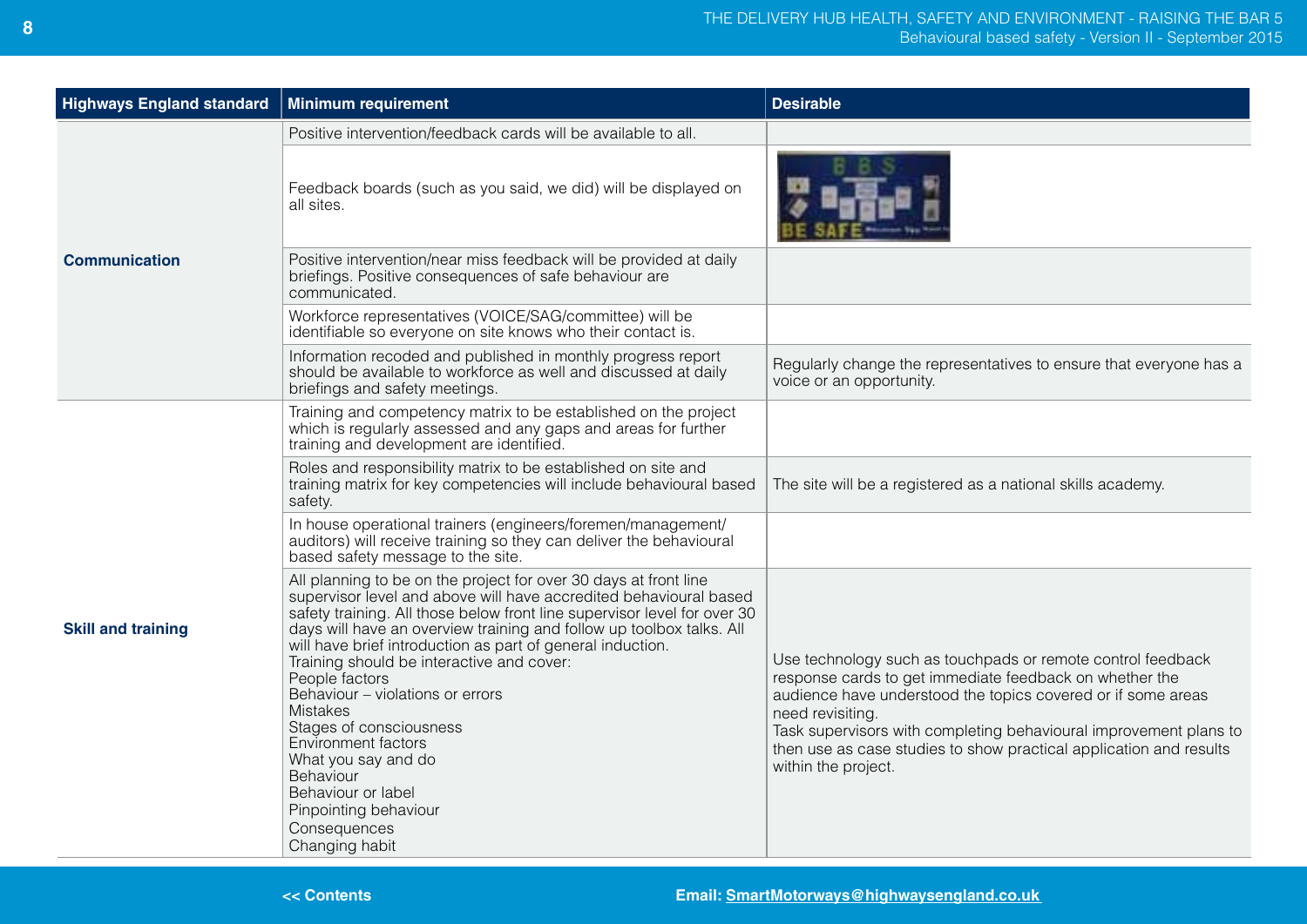| <b>Highways England standard</b> | <b>Minimum requirement</b>                                                                                                                                                                                                | <b>Desirable</b>                                                                                                                                                                                          |
|----------------------------------|---------------------------------------------------------------------------------------------------------------------------------------------------------------------------------------------------------------------------|-----------------------------------------------------------------------------------------------------------------------------------------------------------------------------------------------------------|
|                                  | Each project will have a behavioural based safety champion/worker<br>engagement coach.                                                                                                                                    |                                                                                                                                                                                                           |
| <b>Support</b>                   | Each site will have a behavioural based safety team comprising of<br>client, clients rep (where applicable) designer, principal contractor<br>and key subcontractors to support the behavioural based safety<br>champion. | Behavioural based safety bus (Appendix 6).                                                                                                                                                                |
| <b>Maintenance</b>               | Culture surveys will be completed (minimum twice a year) and<br>feedback given to staff and workforce. These can be conducted<br>using external consultants, or simply a paper based survey.                              |                                                                                                                                                                                                           |
|                                  | Lessons learnt between suppliers will be shared and used to<br>revitalise schemes as they progress.                                                                                                                       | Suggested cross sectional visits with different parties to collaborate<br>on behavioural safety.<br>Separate visits/meetings other than general health, safety and<br>environmental visits or site tours. |
|                                  | Use of Highways England safety wheel - minimum 6 monthly review<br>http://www.highways.gov.uk/our-road-network/safety/construction-<br>and-maintenance-strategy                                                           |                                                                                                                                                                                                           |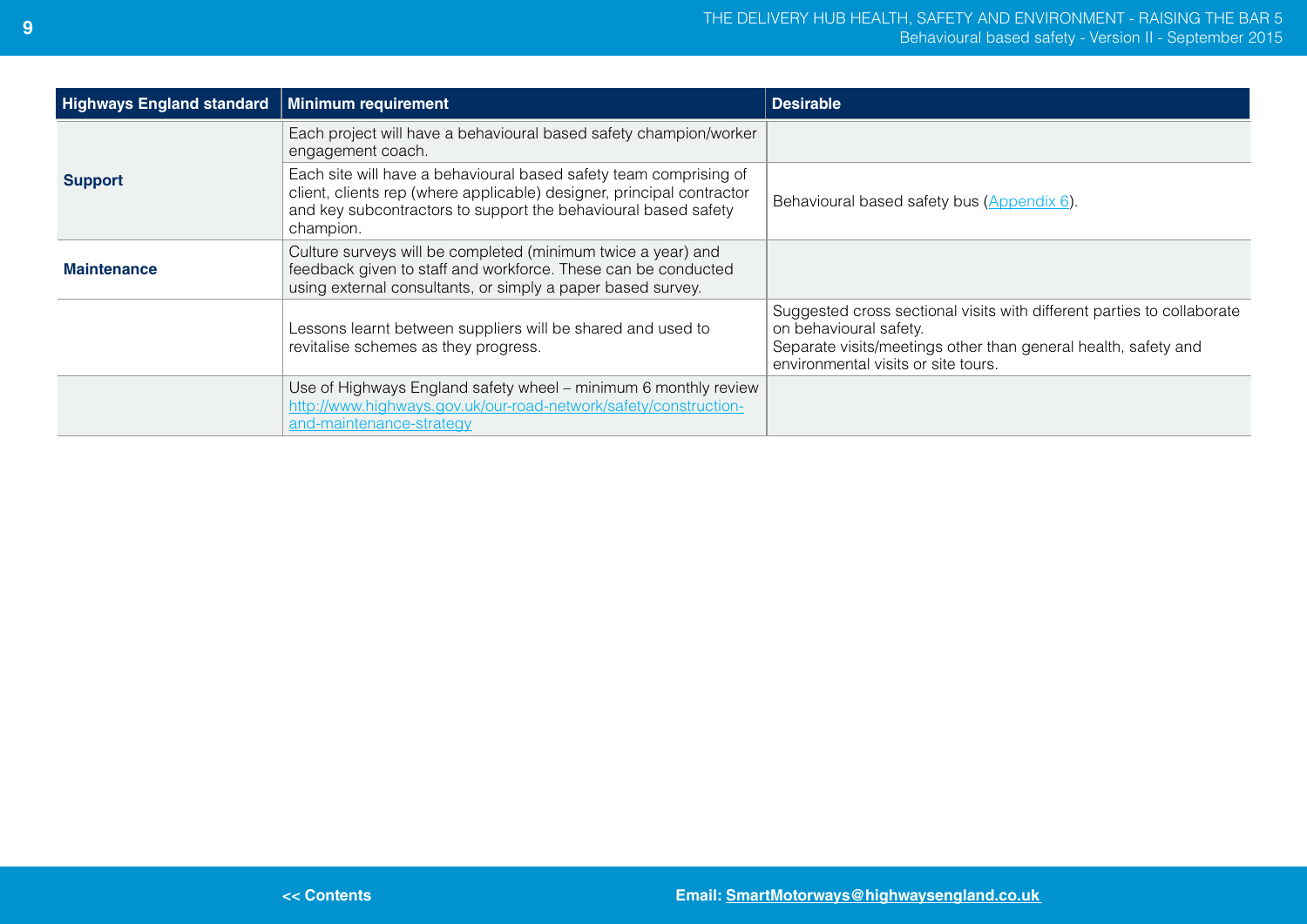The delivery hub Health, safety and environment - raising the bar 5 Behavioural based safety - Version II - September 2015 **10**

## **Measure performance**

Behavioural based safety is about measuring data and feeding back on it. For example, a project to improve behaviours regarding wearing gloves would record the number of personnel working without gloves, feed this back to those concerned, implement a change (such as new gloves) and monitor again to measure whether there has been an improvement. If the desired result is not achieved, this may then lead to further changes and monitoring.

All the individual behavioural based safety projects should collectively raise the overall standard which is measured via internal and Highways England inspections.

Achievement against the implementation plan will be monitored at site level and the plan may adapt to meet site specific needs.

## **Review**

## **Project review against behavioural based safety implementation plan**

There should be an ongoing review of objectives against performance data to identify tools that have worked well, and identify areas for future improvement.

Team meetings and the workforce committee meetings provide a forum for communicating the outcomes of the review.

The existence of and progress against the behavioural based safety implementation plan will be checked during Highways England project manager and health and safety inspections, independent health and safety inspections and self assessed through the excellence wheel.

### **Review of this best practice standard**

Tools used will vary, however if you have a tool that has worked well, send it into the Delivery Hub so that it can be shared with other sites.

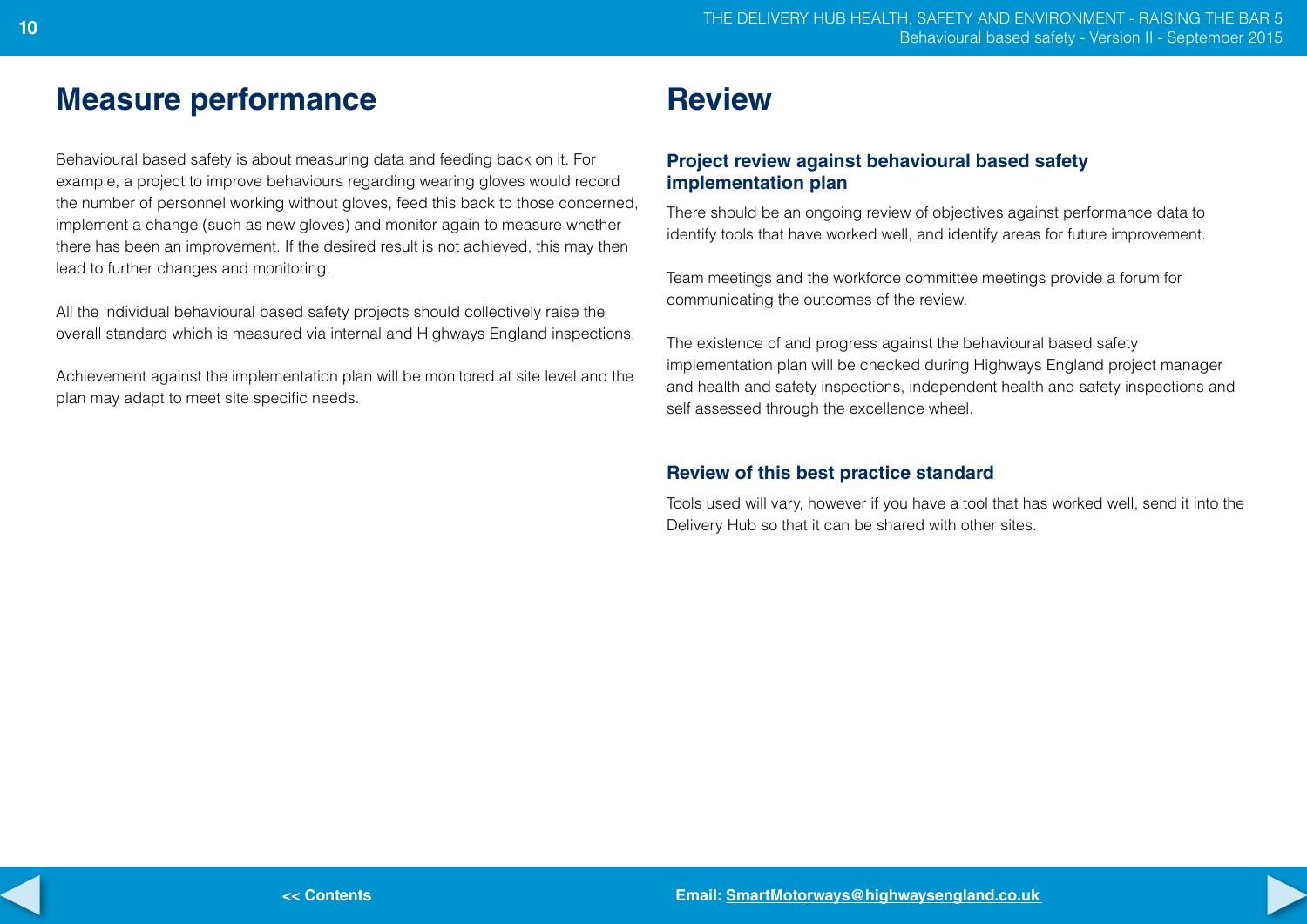## <span id="page-10-0"></span>**Appendix 1**

#### **Supervisor assessment agenda**

Supervisor assessments should be conducted at pre-start on site, after a week and after three months.

Prestart checks should review:

- Training held for the role of supervisor and any additional required.
- Appropriate induction as a supervisor
- $\blacksquare$  CV demonstrates experience to fulfil the role.
- Appropriate behavioural based safety training for supervisor role.

The first week and three month check should review safety awareness, acceptance of responsibility, conduct and behaviour, forward planning and reliability using the following scoring criteria:

#### **Safety awareness**

Disregards safety, has no safety awareness

Often needs reminding of the safety aspects of the job.

Works safely, has an awareness of safety requirements

Works safely, has a good knowledge of safety requirements.

Proactive approach, sets a good example, their team always works safely

### **Acceptance of responsibility**

Avoids responsibility

Accepts some responsibility but needs guidance

Accepts responsibility but not prepared to work on own initiative

Accepts responsibility and works on own initiative but limited to tasks required

Proactive approach, integrated approach with wider project team.

#### **Conduct and behaviour**

Blatantly flaunts the rules, has total disregard for themselves, direct and wider team.

Does things because they have to, try's to cut corners at every opportunity.

Does just enough to get by.

Do most of what they say, some behaviours aligned with project team.

Always does what they say, behaviours aligned and fully integrated with project team

#### **Forward planning**

Reacts to events, no forward planning.

Limited consideration of the advance needs of the work

Able to think in advance of the needs of the job

Good forward planner – seldom has problems

Highly pro-active, plans well in advance

#### **Reliability**

Totally unreliable, cannot be trusted

Needs constant supervision and monitoring

Satisfactory performance, does just enough

Reliable in most aspects of their work

Can be relied on for delivering all aspects of their work

Where supervisors are not meeting required standards, action plans should be developed to improve performance or where this cannot be achieved, remove the individual from the supervisor position.



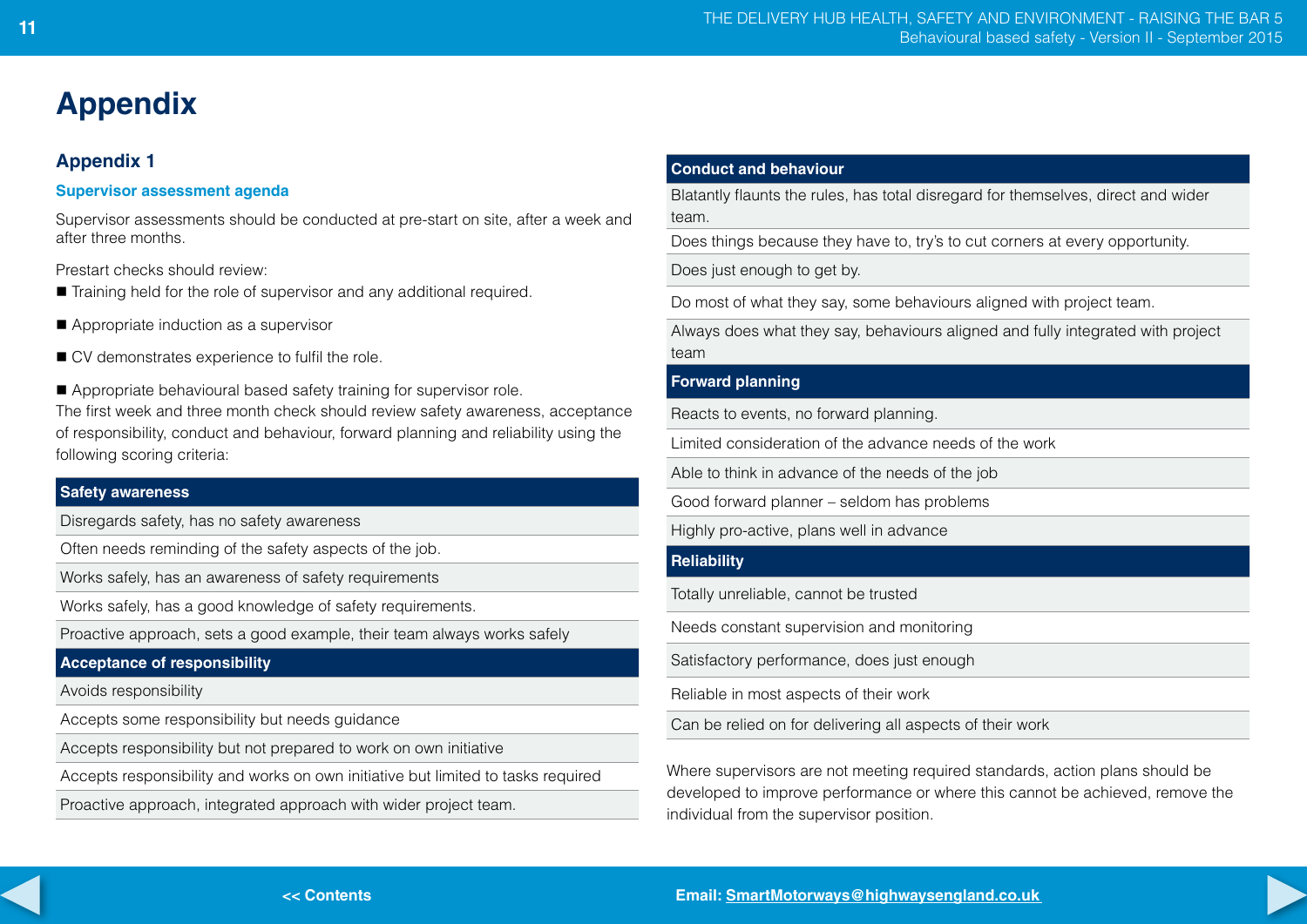#### <span id="page-11-0"></span>**Behavioural based safety champion**

A behavioural based safety champion is to be appointed for each project, they will have responsibility for:

- Driving and implementing behavioural based safety on the project.
- Appointing a sponsor for each training course (a senior manager to attend the course and lead/reinforce the importance of behaviours in developing the desired culture).
- Attending behavioural based safety champions briefings to co-ordinate between projects.
- Ensuring sponsors are allocated for each supervisor course delegate. Sponsors will have already completed the training and are a point of contact for any clarification required on the course content or support for monitoring behaviours and developing action plans.
- Allocating resource to organising and booking training.

The behavioural based safety champion will be an operational member of the project's senior management team and where appropriate should be the project manager.



Appointment of Behavioural Based Safety Champion

<<Project name>> <<Date>>

Name: Job Title:

I appoint the above person as the Behavioural Based Safety Champion for the project.

I have assessed their competence and consider him/her suitable for the post as

- They have completed the behavioural based safety management course
- They are in a role where they can drive Behavioural Based Safety on the  $\bullet$ site
- They are capable of fulfilling the duties of Behavioural Based Safety Champion given that they will also be performing other duties on the project.

Signed Project Manager /Director Date

**Approved by** 

Signed Divisional/ Sector Director Date

Signify by your signature below that you agree that you have the necessary training and experience to undertake the role of behavioural based safety champion for the above project and are aware of the duties of a behavioural based safety champion.

**Accepted by** 

Signed

Name

Position

Date

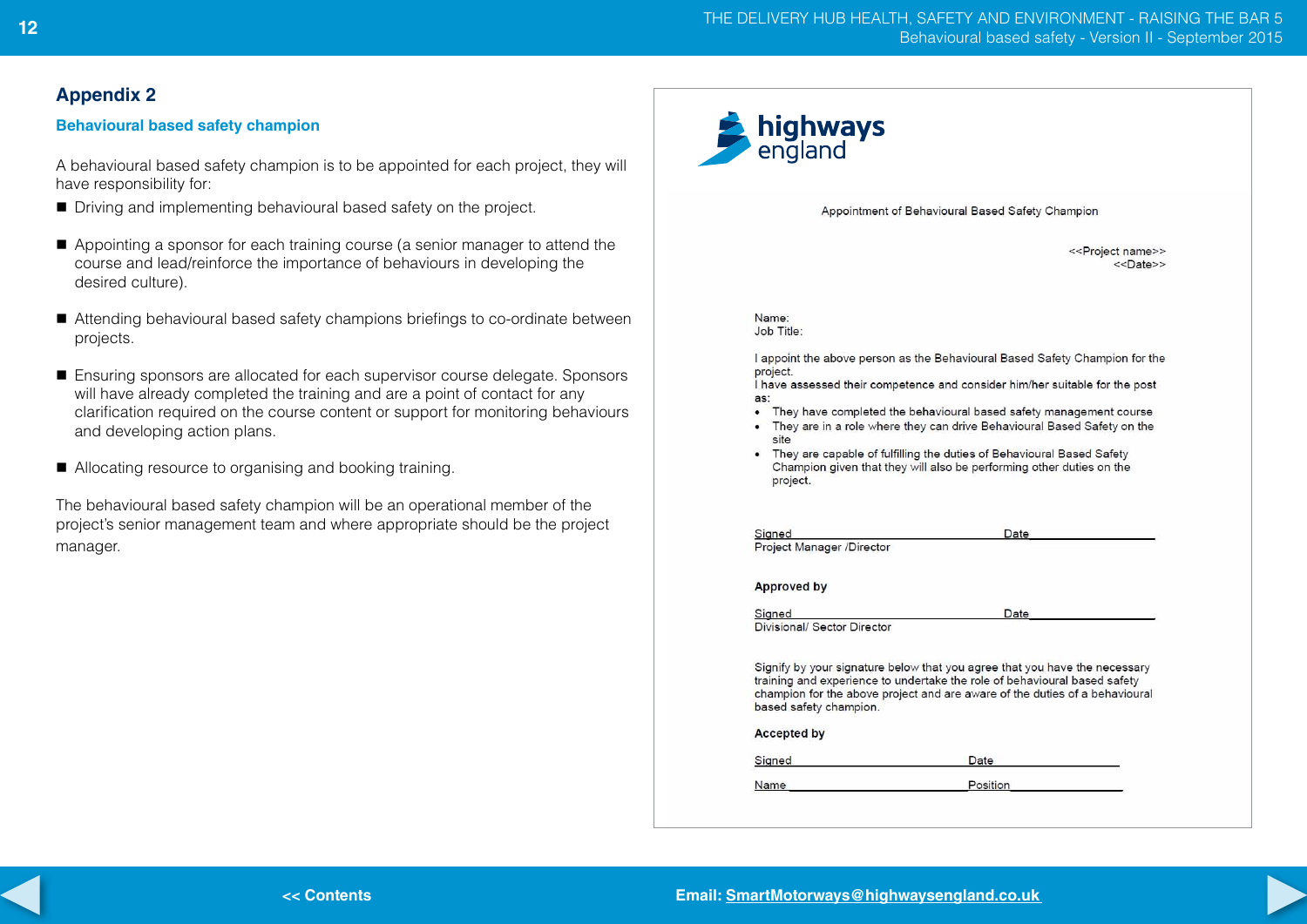<span id="page-12-0"></span>**Personal commitment**

## PERSONAL HEALTH AND SAFETY COMMITMENT 2015



Dave Lowery

**CMSJV Project Director** 

'I am committed to our objective of Health and Safety excellence at A1 Leeming to Barton, I will continue to influence a step change in culture. behaviour and performance and through leadership and engagement strive to achieve zero accidents and incidents and ensure that all of our people are kept safe and healthy.'



I pledge my personal leadership and commitment to:

- Set High and raise standards by:
	- Demanding Health and Safety excellence at all times
	- . Leading on Health and Safety issues and driving a leading performance
	- Quickly resolving important issues
	- Ensuring the CMSJV A1 Leeming to Barton project is an industry leader in Health and Safety.
- . Be Open about my commitment by:
	- . Ensuring Health and Safety expectations
- are known to the project team
- . Talking and listening to my team about **Health and Safety**
- Leading and supporting a continuous improvement culture
- Confront risk by:
	- Making sure that major risks are identified, mitigated and managed
	- Making sure that our people are encouraged to raise concerns, have a
- voice and are able to get answers • Be Proactive by:
	- Allocating sufficient time and
	- prioritising Health and Safety initiatives • Ensuring appropriate levels of Health
	- and Safety resource and training are available and provided



In addition, as a visible demonstration of my leadership. I personally commit to the following actions:

- Ensure that my team is fully committed to safely delivering the A1 Leeming to Barton Scheme
- Demonstrate leadership at monthly team talks and H & S forums and meetings
- Complete a Leadership in Action Health and Safety tour every month

• Lead and contribute to the DWBy Health and Safety culture and ensure my team members fully support the process

- . Demonstrate commitment to Health and Safety at every opportunity in my day to day business
- . Lead and drive our 'Perfect Day' objective and ensure we deliver excellence through innovation
- · Ensure excellence in workforce engagement through successful BBS, SAG, DWBy and positive intervention forums
- $\bullet$  Ensure that our sub  $-$  contractors and suppliers meet our Health and Safety expectations and are committed to our Health and Safety goals
- Be a Health and Safety leader
- Deliver Senior Management project engagement inductions on a periodic basis
- Lead our 'Health like Safety' initiative and deliver the necessary step change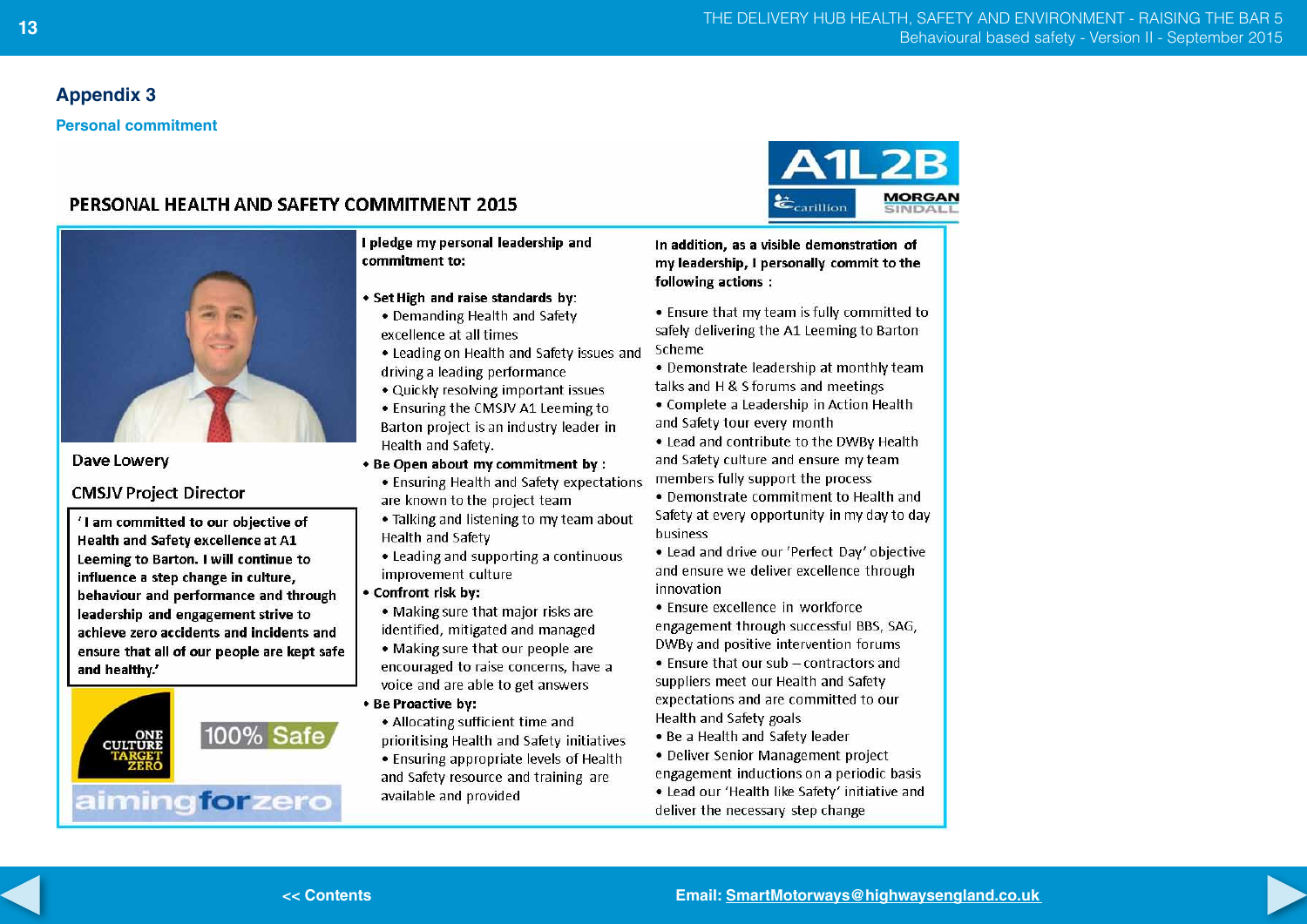### <span id="page-13-0"></span>**Example of incentive scheme.**

Prizes and points allocation to be adjusted to meet individual site needs.

## **Green points mean prizes**

As a site, points will be awarded for:

|                                                                                                                                                                       | <b>Points</b> |
|-----------------------------------------------------------------------------------------------------------------------------------------------------------------------|---------------|
| Submission of a feedback card/observation.                                                                                                                            |               |
| Recorded feedback in start of shift briefing.                                                                                                                         |               |
| Ideas for considerate constructors improvement.                                                                                                                       |               |
| Submission of a closed out/ actioned feedback card/ observation                                                                                                       | 3             |
| Safety, health and environment suggestion/innovation that is recognised<br>in external safety, health and environment inspection or considerate<br>constructor audit. | 20            |
| Monthly safety, health and environment inspection score good<br>(insert score).                                                                                       | 25            |
| Monthly safety, health and environment inspection score very good<br>(insert score).                                                                                  | $50^{\circ}$  |
| Monthly wildcard. Considerate constructor unique innovation.                                                                                                          | 50            |
| Monthly safety, health and environment inspection score excellent<br>(insert score).                                                                                  | 100           |

## How many points have been achieved so far this year?



This will result in a monthly points score for the site:

| <b>Monthly</b><br>score | Individual prize (selected via<br>raffle at monthly stand down) | Site prize                                          | <b>Community</b>                                      |
|-------------------------|-----------------------------------------------------------------|-----------------------------------------------------|-------------------------------------------------------|
| 50                      | £20 vouchers                                                    |                                                     | £50 site charity                                      |
| 100                     | Sat Nav                                                         |                                                     | £100 site charity                                     |
| 150                     | Mountain bike                                                   | BBQ and drinks for whole project                    | Management litter pick and clean up in local area     |
| $200+$                  | Games console                                                   | BBQ and drinks for whole project +<br>entertainment | Provide maintenance work for local<br>community group |

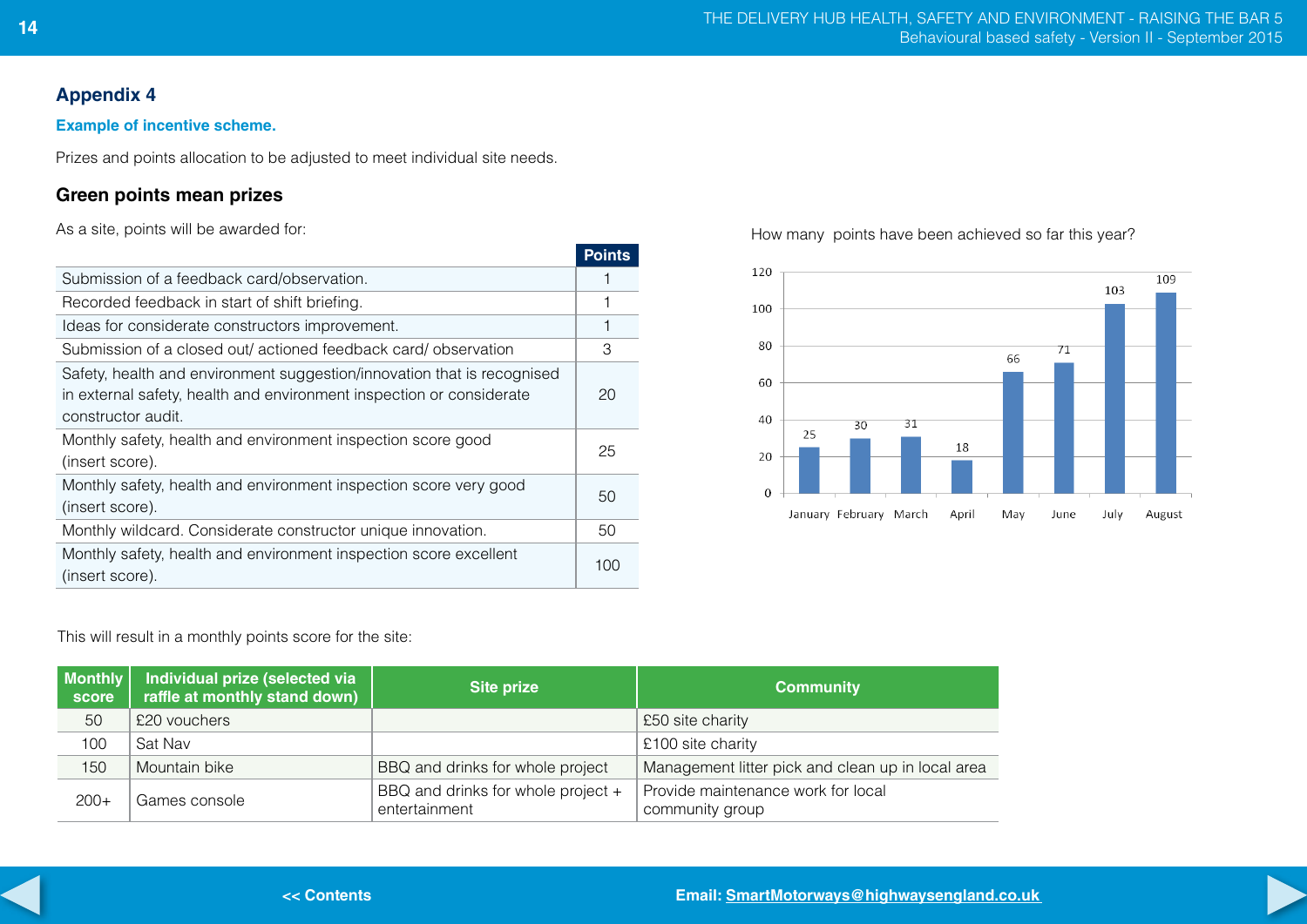#### <span id="page-14-0"></span>**Senior management commitment tours**

#### **Discussion prompts:**

- 1. What are the project's significant safety, health and environment risks over the next three months?
- 2. What are the recent emerging safety, health and environment performance issues?
- 3. What are the safety, health and environment plans and controls to mitigate and manage risks?
- 4. Do they have suitable and sufficient resources to effectively manage SHE?
- 5. Explore and identify during conversations the general feeling and attitude amongst personnel.
- 6. Consider raising issues such as provision of adequate resources, adequacy of support.
- 7. Is there clear direction given in SHE matters by the team to the workforce; do the team believe they get clear direction from the leaders of the business?
- 8. Is safety, health and environment the number one priority on this site?
- 9. What does the project environment look and feel like?
- 10. Consider cleanliness and organisation of welfare and offices, display and validity of information including signs; storage of materials; welcome/interaction with security guards and reception; interaction with staff and workforce etc.
- 11. Explore during conversations with the site workforce their thoughts, views, attitudes and general feelings towards SHE on site (talk directly with operatives and/or supervisors).
- 12. Consider raising issues such as attitudes/perception towards the standard of welfare, feeling cared for; does the site workforce feel that they get listened to; do they feel that issues raised receive prompt effective close outs; do they (the workers) feel that SHE is the site's number one priority?
- 13. Are the SHE meetings effective?
- 14. Explore during conversations issues such a: Are the workforce actively engaged in solving SHE issues on site? Are supervisors being engaged and coached? Is there an effective behavioural based safety plan in place? What is the overall general feeling on site towards SHE? Are managers perceived to be walking the talk and delivering our SHE commitments?
- 15. Discuss all key findings and feedback from the site tour. Outline opportunities to improve SHE on site and identify best practices that may have the potential to be adopted on other sites.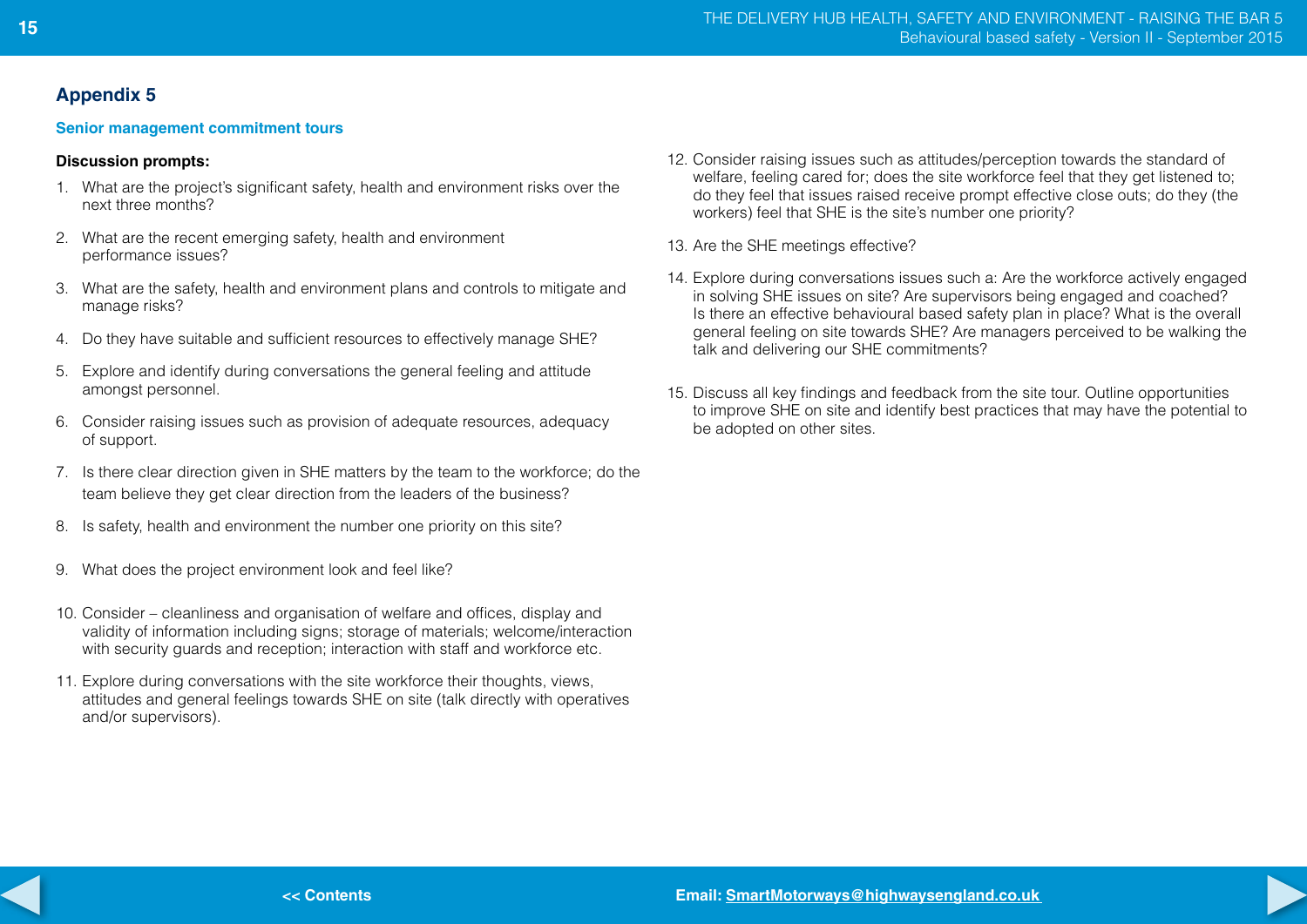#### <span id="page-15-0"></span>**Behavioural based safety bus**

#### **An ideal vehicle should have as a minimum:**

- A screen with HDMI and USB connections and a built in DVD player.
- Tablet for filming tasks and replaying to learn from the approach taken.
- Seating for 9 people.
- Partition fitted and a shelving unit to provide storage for leaflets and posters and PPE trial samples.
- A silent camping generator, stored in the back or an alternate means to supply power to the multimedia equipment and lighting.
- A series of cones and work area signs kept in the back to set up a safe site when the vehicle is stationary and in use.
- A water cool box with water bottles to help ensure that our workforces are kept well hydrated, especially during summer working.
- A series of card holders are provided for the display of all relevant cards which the sites use.

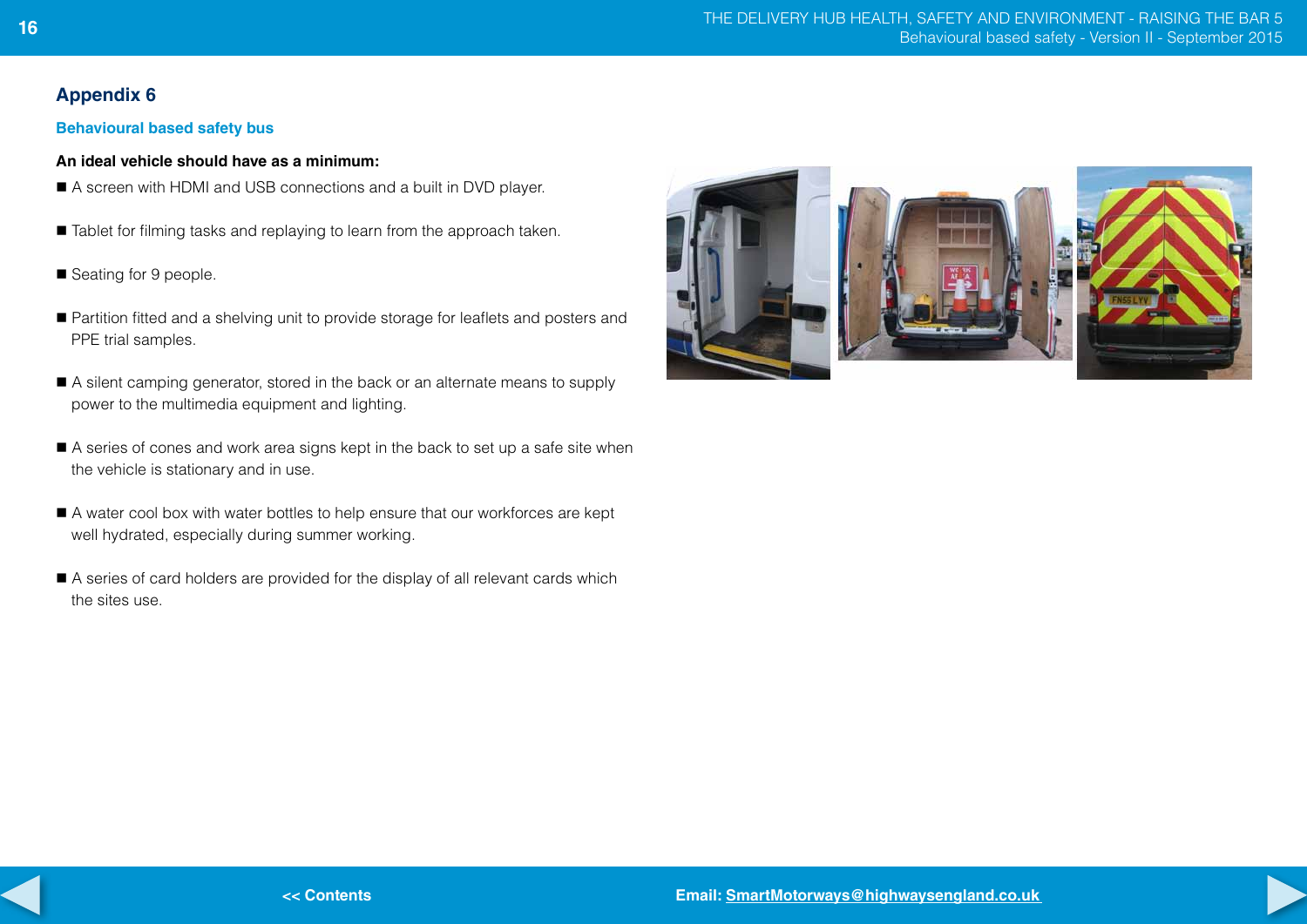## <span id="page-16-0"></span>**Implementation plan**

The implementation of behavioural based safety on a project will depend on a number of criteria including:

- $\blacksquare$  What has been done to date (possibly nothing with new projects)
- $\blacksquare$  How experienced the team are with behavioural based safety (may bring knowledge from previous projects)
- $\blacksquare$  What data is available to make decisions on
- $\blacksquare$  Where the current problems and issues are
- $\blacksquare$  Type of workforce supply chain/directly employed
- $\blacksquare$  Levels of current engagement within the team and workforce
- How success will be measured (improvements in observed behaviour)

Consequently, a project specific implementation plan needs to be developed that looks at these and other project specific issues. The key starting point is to understand where you are now and where you want to get to.

In developing a project behavioural based safety implementation plan consideration should be given to:

- $\blacksquare$  Identification of key behavioural based safety issues
- $\blacksquare$  Introduction to new members of the workforce
- TBT's/briefings
- Tools to be used
- $\blacksquare$  How to keep it alive and fresh
- $\blacksquare$  Easy/quick wins
- Longer term plan
- Working environment

It is really important to understand in developing the implementation plan that it's not about introducing lots of new and different initiatives, although some may be required, but simply doing things differently and modifying what you currently do in order to get the behavioural changes you require. This could be as simple as changing the consequences you are currently applying in order to realise a behaviour you want.

## **Contents of the implementation plan**

- 1. Introduction to the project.
- 2. The objectives by implementing this plan what will it achieve?
- 3. The strategy:
	- a. Appointment of behavioural based safety champion
	- b. Senior manager commitment
	- c. Initial roll out of training and tools.
- d. Maintenance of programme.
- 4. Resource requirements
- 5. Data capture
- 6. Review arrangements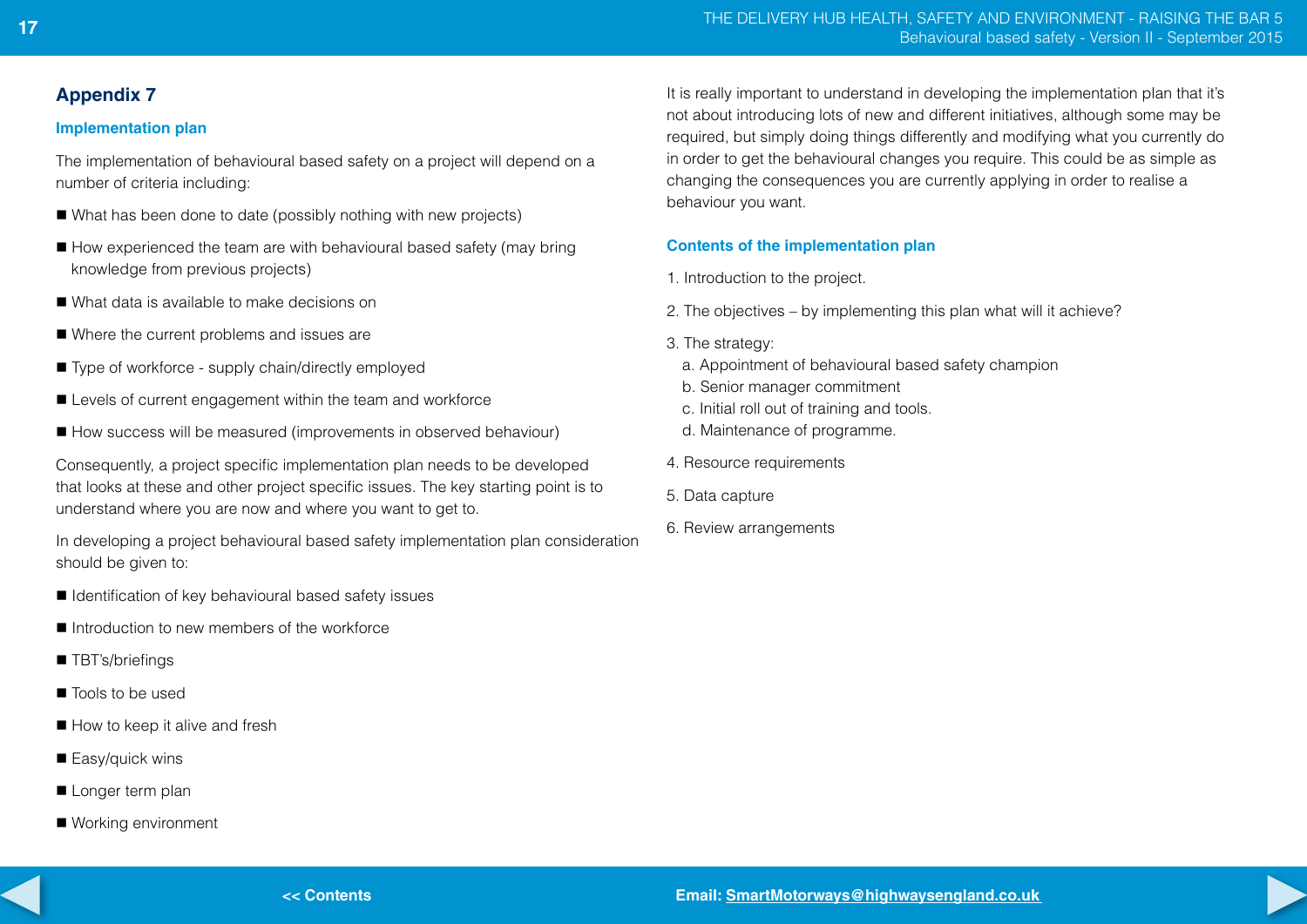#### <span id="page-17-0"></span>**Training**

Training is only the first step of implementing behavioural based safety on a project. The training is designed to engage, educate and equip people with a fundamental understanding of the principles of behavioural science (theory that underpins behavioural based safety) and how to apply it in the real world.

The training plan should address the following:

- Who has had and who needs training, this should include the workforce and supply chain.
- Type of training required (appropriate to target audience).
- Allocation of a sponsor to each course delegate (excluding operative course).
- Training schedule.

#### **Training contents**

- 1. What is behavioural based safety?
- 2. What do you think safety is?
- 3. People factors
- 4. Unsafe behaviour violations or errors
- 5. Mistakes
- 6. Conscious overload 4 stages of consciousness.
- 7. Environment what we say and do
- 8. Behaviour pinpointing
- 9. Behaviours or labels.
- 10. Driving behaviour consequences
- 11. Changing habits
- 12. Feedback.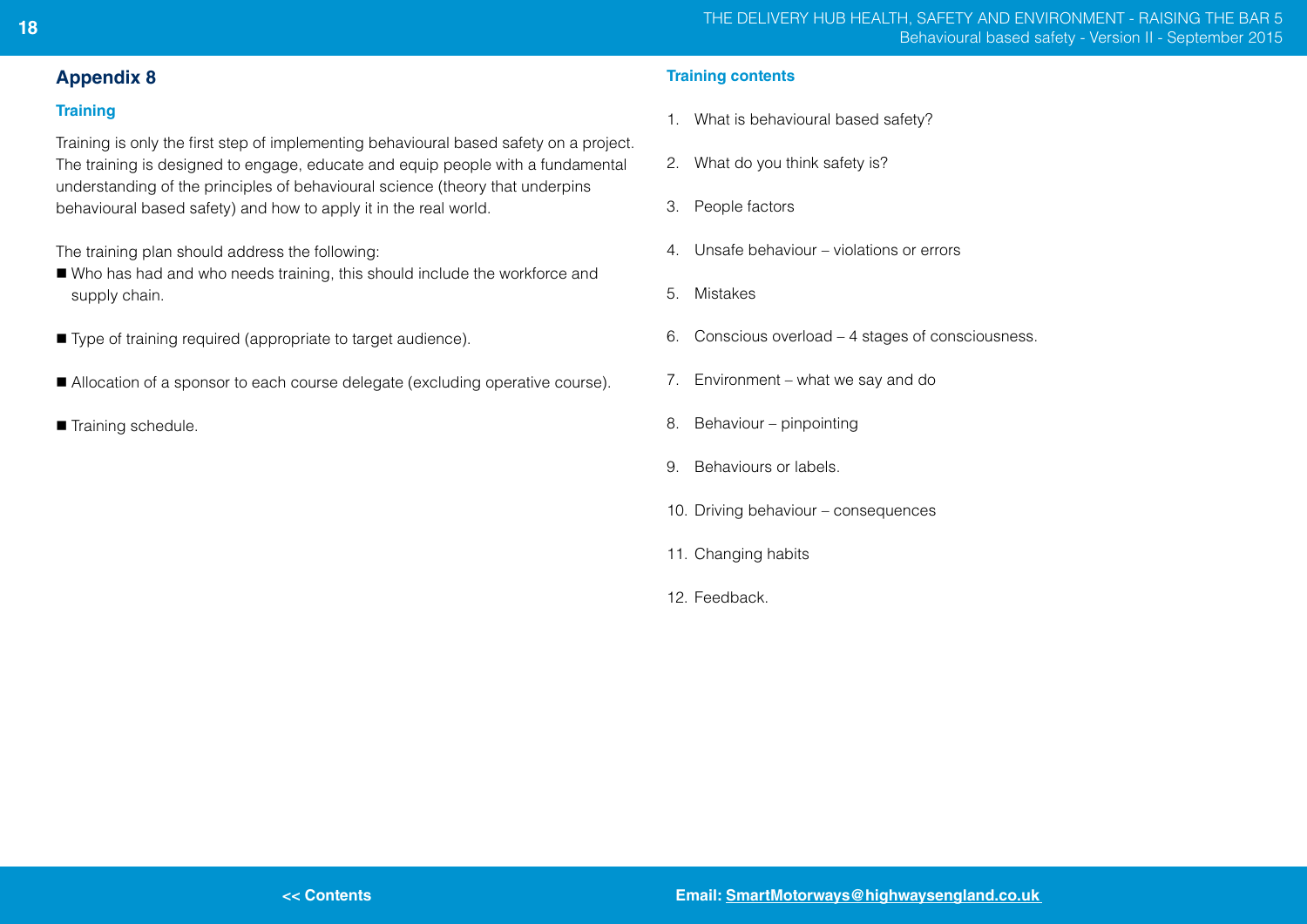#### <span id="page-18-0"></span>The delivery hub Health, safety and environment - raising the bar 5 Behavioural based safety - Version II - September 2015 **19**



**<< Contents**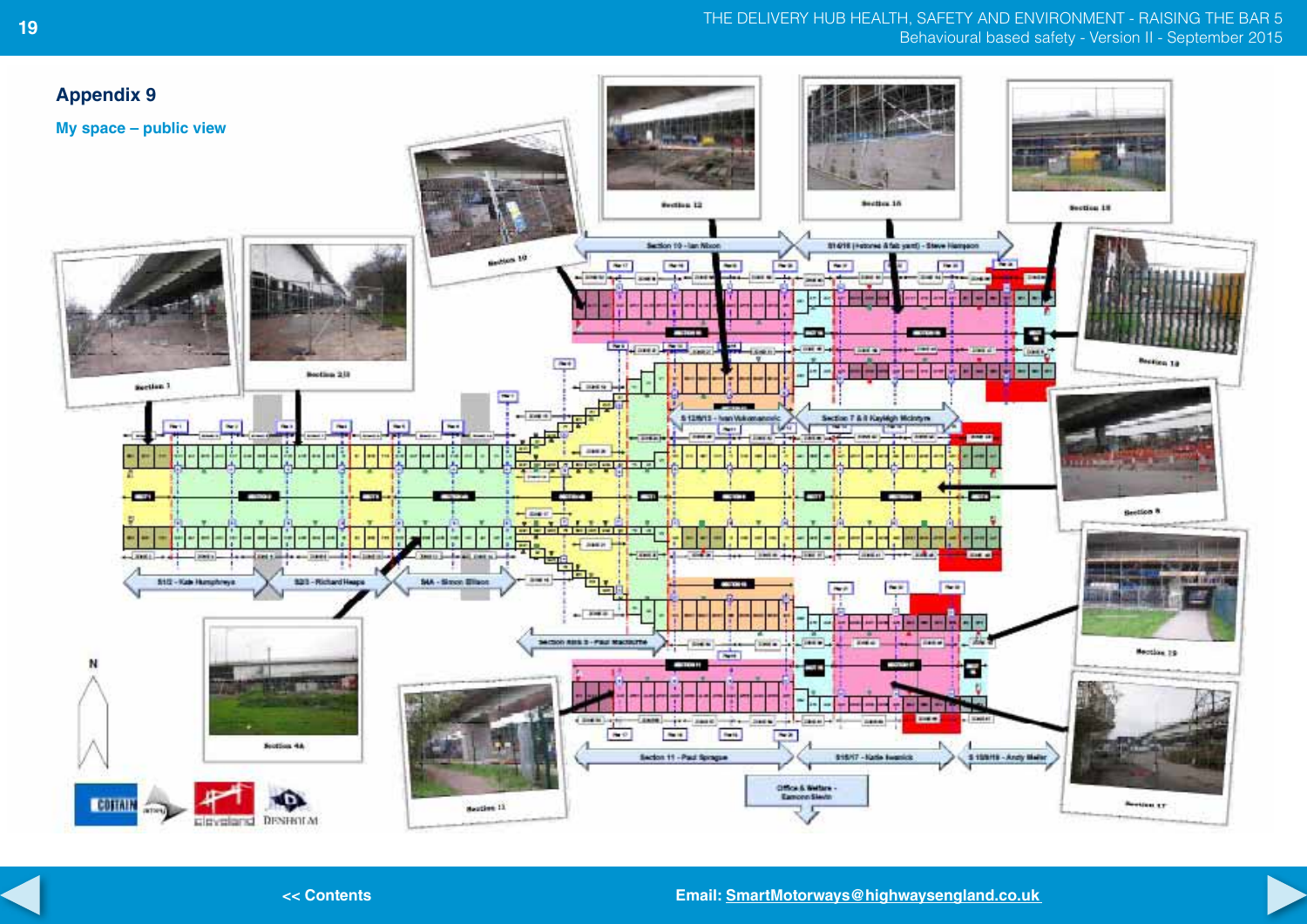#### <span id="page-19-0"></span>**Example questions that could be included in an engagement survey**

- 1. I find the daily start of shift briefings provide me with relevant information.
- 2. I understand why there are mandatory hand protection and eyewear policies on site.
- 3. I feel walkways are in the correct locations for accessing work areas.
- 4. I feel the welfare provided on site is sufficient.
- 5. My work area is kept free of slip, trip or fall hazards.
- 6. I feel that I can ask for help with manual handling of materials or equipment if I feel they are beyond my individual capabilities.
- 7. I conduct a visual check on all tools and plant before I use them.
- 8. I am aware of the requirements of the risk assessment and method statement for the work that I conduct.
- 9. I always follow the requirements of the risk assessment and method statement for the work that I conduct.
- 10. I am confident that the permit systems are robust.
- 11. I am confident that emergency procedures are adequate.
- 12. I feel I can raise SHE concerns with my supervisor and they will be acted upon.
- 13. I always put waste in the designated skips.
- 14. I feel that I have the opportunity to feedback comments or suggestions to site management.
- 15. I have access to an occupational health nurse to discuss any health concerns.
- 16. I feel safe at work.

Participants would feedback using a likert scale such as strongly agree to strongly disagree.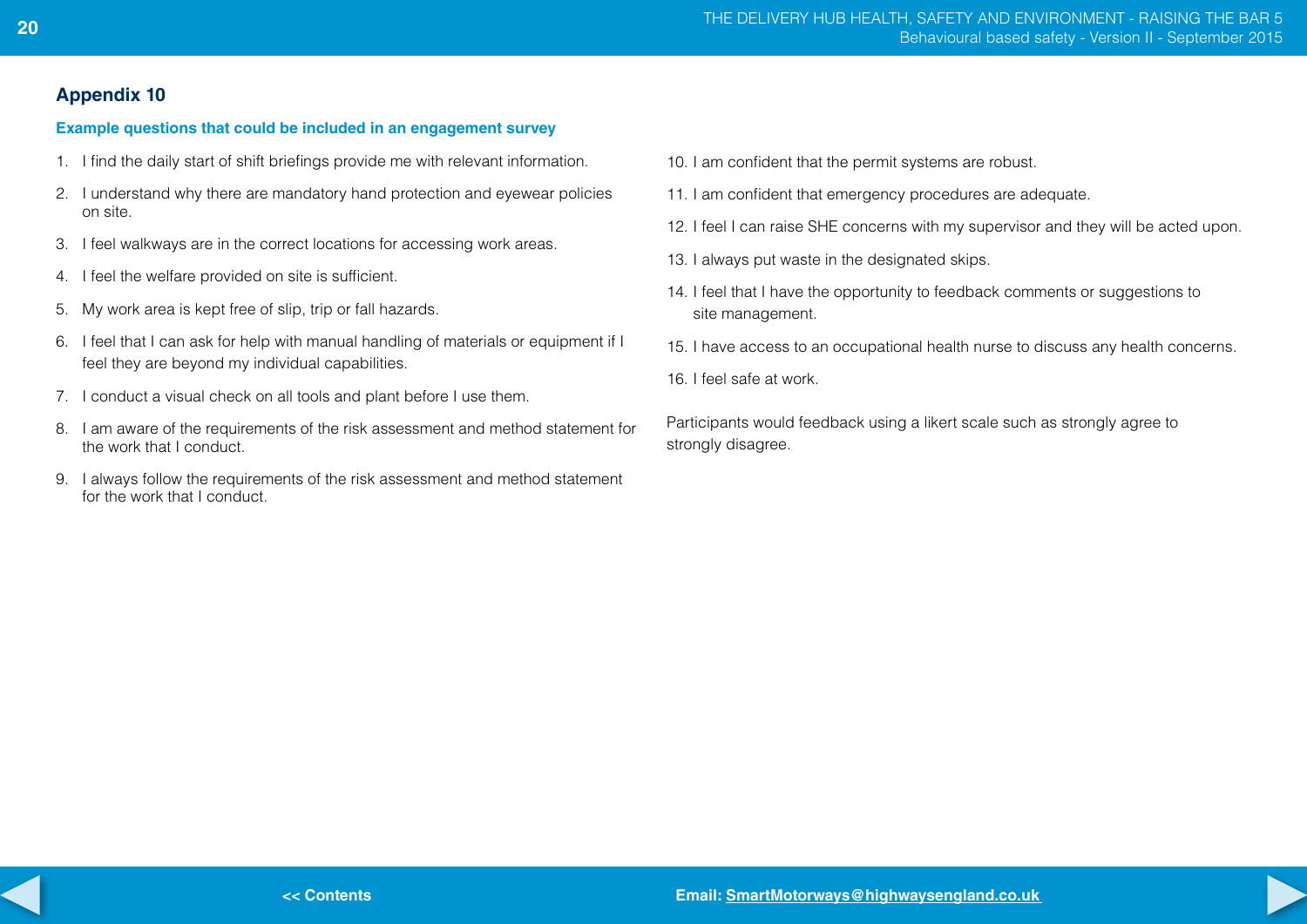#### **Behavioural based safety – engagement survey**

Example feedback poster.